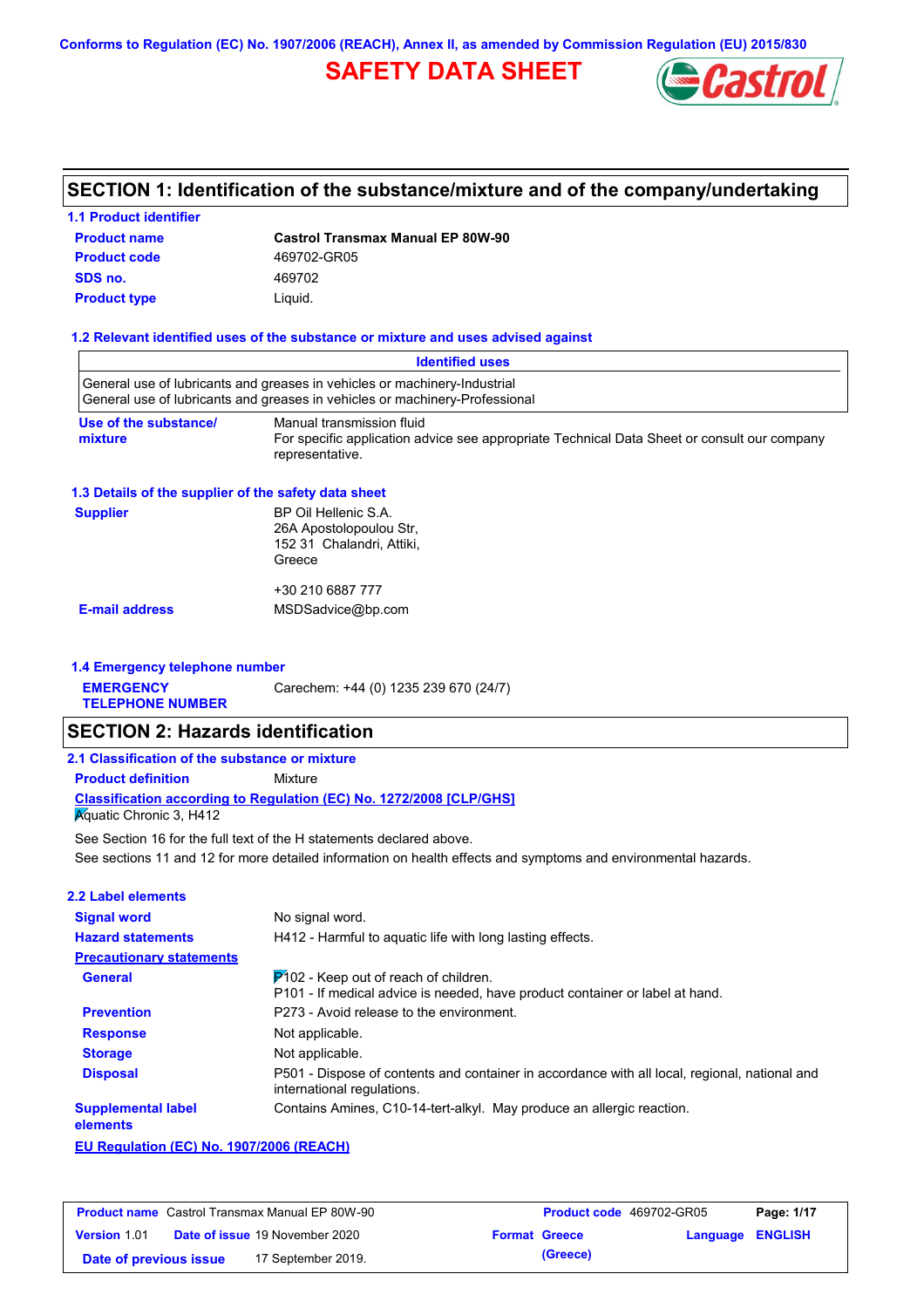## **SECTION 2: Hazards identification**

| <b>Annex XVII - Restrictions</b><br>on the manufacture.<br>placing on the market<br>and use of certain<br>dangerous substances,<br>mixtures and articles | Not applicable.                                                                                               |
|----------------------------------------------------------------------------------------------------------------------------------------------------------|---------------------------------------------------------------------------------------------------------------|
| <b>Special packaging requirements</b>                                                                                                                    |                                                                                                               |
| <b>Containers to be fitted</b><br>with child-resistant<br>fastenings                                                                                     | Not applicable.                                                                                               |
| <b>Tactile warning of danger</b>                                                                                                                         | Not applicable.                                                                                               |
| 2.3 Other hazards                                                                                                                                        |                                                                                                               |
| <b>Results of PBT and vPvB</b><br>assessment                                                                                                             | Product does not meet the criteria for PBT or vPvB according to Regulation (EC) No. 1907/2006,<br>Annex XIII. |
| <b>Product meets the criteria</b><br>for PBT or vPvB according<br>to Regulation (EC) No.<br><b>1907/2006, Annex XIII</b>                                 | This mixture does not contain any substances that are assessed to be a PBT or a vPvB.                         |
| Other hazards which do<br>not result in classification                                                                                                   | Defatting to the skin.                                                                                        |

## **SECTION 3: Composition/information on ingredients**

#### **3.2 Mixtures**

| <b>Product definition</b><br>Mixture                                                          |                                                                                      |            |                                                                                                                                                          |             |
|-----------------------------------------------------------------------------------------------|--------------------------------------------------------------------------------------|------------|----------------------------------------------------------------------------------------------------------------------------------------------------------|-------------|
| Highly refined base oil (IP 346 DMSO extract < 3%). Proprietary performance additives.        |                                                                                      |            |                                                                                                                                                          |             |
| <b>Product/ingredient</b><br>name                                                             | <b>Identifiers</b>                                                                   | %          | <b>Regulation (EC) No.</b><br>1272/2008 [CLP]                                                                                                            | <b>Type</b> |
| Distillates (petroleum), hydrotreated<br>heavy paraffinic                                     | REACH #: 01-2119484627-25<br>EC: 265-157-1<br>CAS: 64742-54-7<br>Index: 649-467-00-8 | 275 - ≤90  | Not classified.                                                                                                                                          | $[2]$       |
| Residual oils (petroleum), solvent-<br>dewaxed                                                | REACH #: 01-2119480472-38<br>EC: 265-166-0<br>CAS: 64742-62-7<br>Index: 649-471-00-X | ≤10        | Not classified.                                                                                                                                          | $[2]$       |
| Residual oils (petroleum), hydrotreated                                                       | REACH #: 01-2119489287-22<br>EC: 265-160-8<br>CAS: 64742-57-0<br>Index: 649-470-00-4 | ≤10        | Not classified.                                                                                                                                          | $[2]$       |
| (Z)-octadec-9-enylamine, C16-18-<br>(even numbered, saturated and<br>unsaturated)-alkylamines | REACH #: 01-2119473797-19<br>EC: -<br>$CAS: -$                                       | $\leq$ 0.1 | Acute Tox. 4, H302<br>Skin Corr. 1B, H314<br>Eye Dam. 1, H318<br>STOT SE 3, H335<br><b>STOT RE 2, H373</b><br>Asp. Tox. 1, H304<br>Aquatic Acute 1, H400 | $[1]$       |

 $(M=10)$ 

 $(M=10)$ 

Aquatic Chronic 1, H410

**See Section 16 for the full text of the H statements declared above.**

#### **Type**

[1] Substance classified with a health or environmental hazard

[2] Substance with a workplace exposure limit

[3] Substance meets the criteria for PBT according to Regulation (EC) No. 1907/2006, Annex XIII

[4] Substance meets the criteria for vPvB according to Regulation (EC) No. 1907/2006, Annex XIII

[5] Substance of equivalent concern

[6] Additional disclosure due to company policy

Occupational exposure limits, if available, are listed in Section 8.

|                        | <b>Product name</b> Castrol Transmax Manual EP 80W-90 | Product code 469702-GR05 |                  | Page: 2/17 |
|------------------------|-------------------------------------------------------|--------------------------|------------------|------------|
| <b>Version 1.01</b>    | <b>Date of issue 19 November 2020</b>                 | <b>Format Greece</b>     | Language ENGLISH |            |
| Date of previous issue | 17 September 2019.                                    | (Greece)                 |                  |            |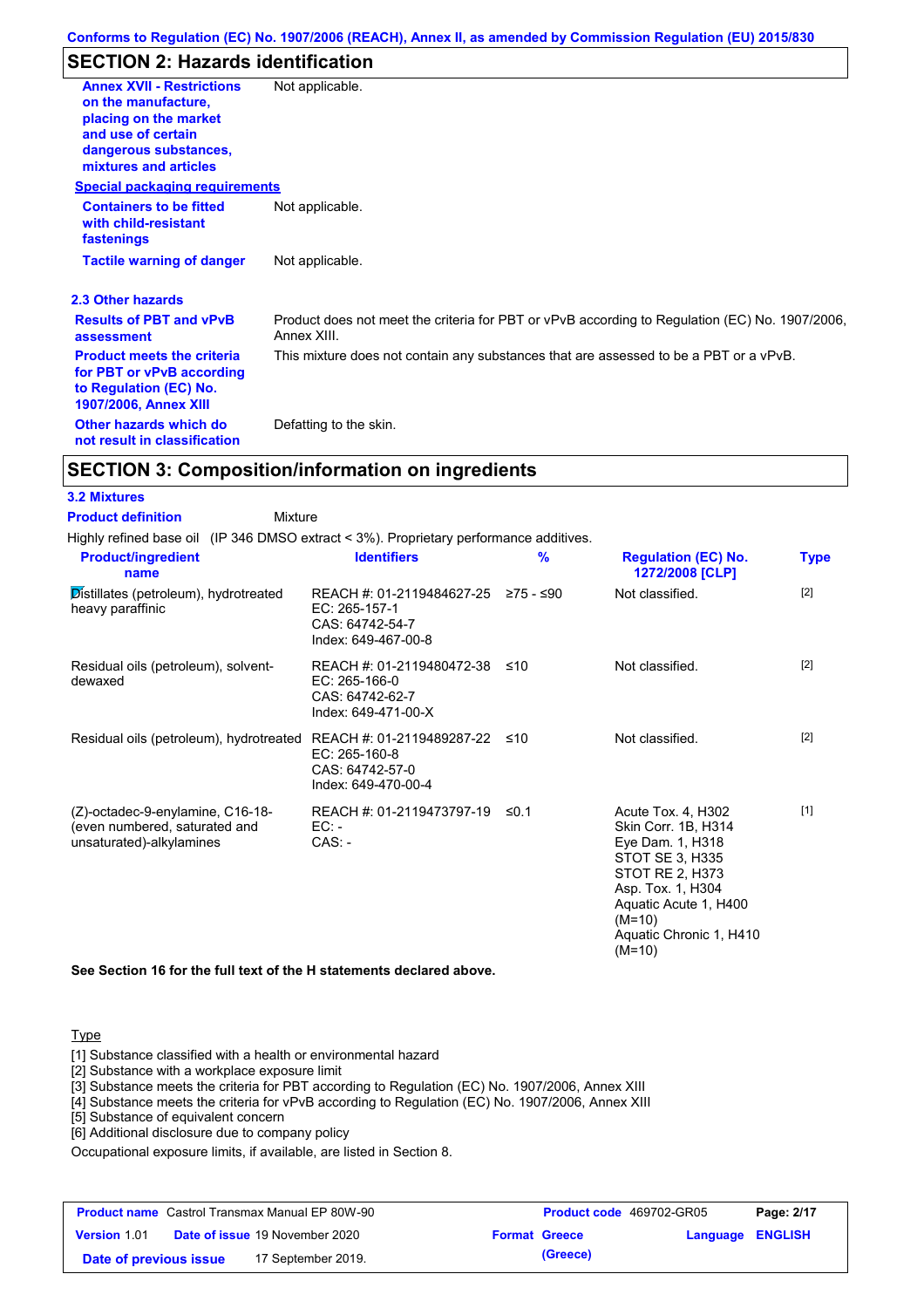## **SECTION 4: First aid measures**

| 4.1 Description of first aid measures |                                                                                                                                                                                                                                                               |
|---------------------------------------|---------------------------------------------------------------------------------------------------------------------------------------------------------------------------------------------------------------------------------------------------------------|
| Eye contact                           | In case of contact, immediately flush eyes with plenty of water for at least 15 minutes. Eyelids<br>should be held away from the eyeball to ensure thorough rinsing. Check for and remove any<br>contact lenses. Get medical attention.                       |
| <b>Skin contact</b>                   | Wash skin thoroughly with soap and water or use recognised skin cleanser. Remove<br>contaminated clothing and shoes. Wash clothing before reuse. Clean shoes thoroughly before<br>reuse. Get medical attention if irritation develops.                        |
| <b>Inhalation</b>                     | If inhaled, remove to fresh air. Get medical attention if symptoms occur.                                                                                                                                                                                     |
| <b>Ingestion</b>                      | Do not induce vomiting unless directed to do so by medical personnel. Never give anything by<br>mouth to an unconscious person. If unconscious, place in recovery position and get medical<br>attention immediately. Get medical attention if symptoms occur. |
| <b>Protection of first-aiders</b>     | No action shall be taken involving any personal risk or without suitable training. It may be<br>dangerous to the person providing aid to give mouth-to-mouth resuscitation.                                                                                   |

#### **4.2 Most important symptoms and effects, both acute and delayed**

See Section 11 for more detailed information on health effects and symptoms.

| <b>Potential acute health effects</b> |                                                                                                                   |
|---------------------------------------|-------------------------------------------------------------------------------------------------------------------|
| <b>Inhalation</b>                     | Vapour inhalation under ambient conditions is not normally a problem due to low vapour<br>pressure.               |
| <b>Ingestion</b>                      | No known significant effects or critical hazards.                                                                 |
| <b>Skin contact</b>                   | Defatting to the skin. May cause skin dryness and irritation.                                                     |
| Eye contact                           | No known significant effects or critical hazards.                                                                 |
|                                       | Delayed and immediate effects as well as chronic effects from short and long-term exposure                        |
| <b>Inhalation</b>                     | Overexposure to the inhalation of airborne droplets or aerosols may cause irritation of the<br>respiratory tract. |
| <b>Ingestion</b>                      | Ingestion of large quantities may cause nausea and diarrhoea.                                                     |
| <b>Skin contact</b>                   | Prolonged or repeated contact can defat the skin and lead to irritation and/or dermatitis.                        |
| Eye contact                           | Potential risk of transient stinging or redness if accidental eye contact occurs.                                 |

#### **4.3 Indication of any immediate medical attention and special treatment needed**

**Notes to physician** Treatment should in general be symptomatic and directed to relieving any effects.

## **SECTION 5: Firefighting measures**

| 5.1 Extinguishing media                                   |                                                                                                                                                                                                                                                                                                                                                                                       |  |  |  |
|-----------------------------------------------------------|---------------------------------------------------------------------------------------------------------------------------------------------------------------------------------------------------------------------------------------------------------------------------------------------------------------------------------------------------------------------------------------|--|--|--|
| <b>Suitable extinguishing</b><br>media                    | Use foam or all-purpose dry chemical to extinguish.                                                                                                                                                                                                                                                                                                                                   |  |  |  |
| <b>Unsuitable extinguishing</b><br>media                  | Do not use water jet. The use of a water jet may cause the fire to spread by splashing the<br>burning product.                                                                                                                                                                                                                                                                        |  |  |  |
| 5.2 Special hazards arising from the substance or mixture |                                                                                                                                                                                                                                                                                                                                                                                       |  |  |  |
| <b>Hazards from the</b><br>substance or mixture           | In a fire or if heated, a pressure increase will occur and the container may burst.                                                                                                                                                                                                                                                                                                   |  |  |  |
| <b>Hazardous combustion</b>                               | Combustion products may include the following:                                                                                                                                                                                                                                                                                                                                        |  |  |  |
| products                                                  | carbon oxides (CO, CO <sub>2</sub> ) (carbon monoxide, carbon dioxide)                                                                                                                                                                                                                                                                                                                |  |  |  |
| 5.3 Advice for firefighters                               |                                                                                                                                                                                                                                                                                                                                                                                       |  |  |  |
| <b>Special precautions for</b><br>fire-fighters           | No action shall be taken involving any personal risk or without suitable training. Promptly<br>isolate the scene by removing all persons from the vicinity of the incident if there is a fire. This<br>material is harmful to aquatic organisms. Fire water contaminated with this material must be<br>contained and prevented from being discharged to any waterway, sewer or drain. |  |  |  |
| <b>Special protective</b><br>equipment for fire-fighters  | Fire-fighters should wear appropriate protective equipment and self-contained breathing<br>apparatus (SCBA) with a full face-piece operated in positive pressure mode. Clothing for fire-<br>fighters (including helmets, protective boots and gloves) conforming to European standard EN<br>469 will provide a basic level of protection for chemical incidents.                     |  |  |  |

| <b>Product name</b> Castrol Transmax Manual EP 80W-90 |  |                                       | <b>Product code</b> 469702-GR05 |                         | Page: 3/17 |
|-------------------------------------------------------|--|---------------------------------------|---------------------------------|-------------------------|------------|
| Version 1.01                                          |  | <b>Date of issue 19 November 2020</b> | <b>Format Greece</b>            | <b>Language ENGLISH</b> |            |
| Date of previous issue                                |  | 17 September 2019.                    | (Greece)                        |                         |            |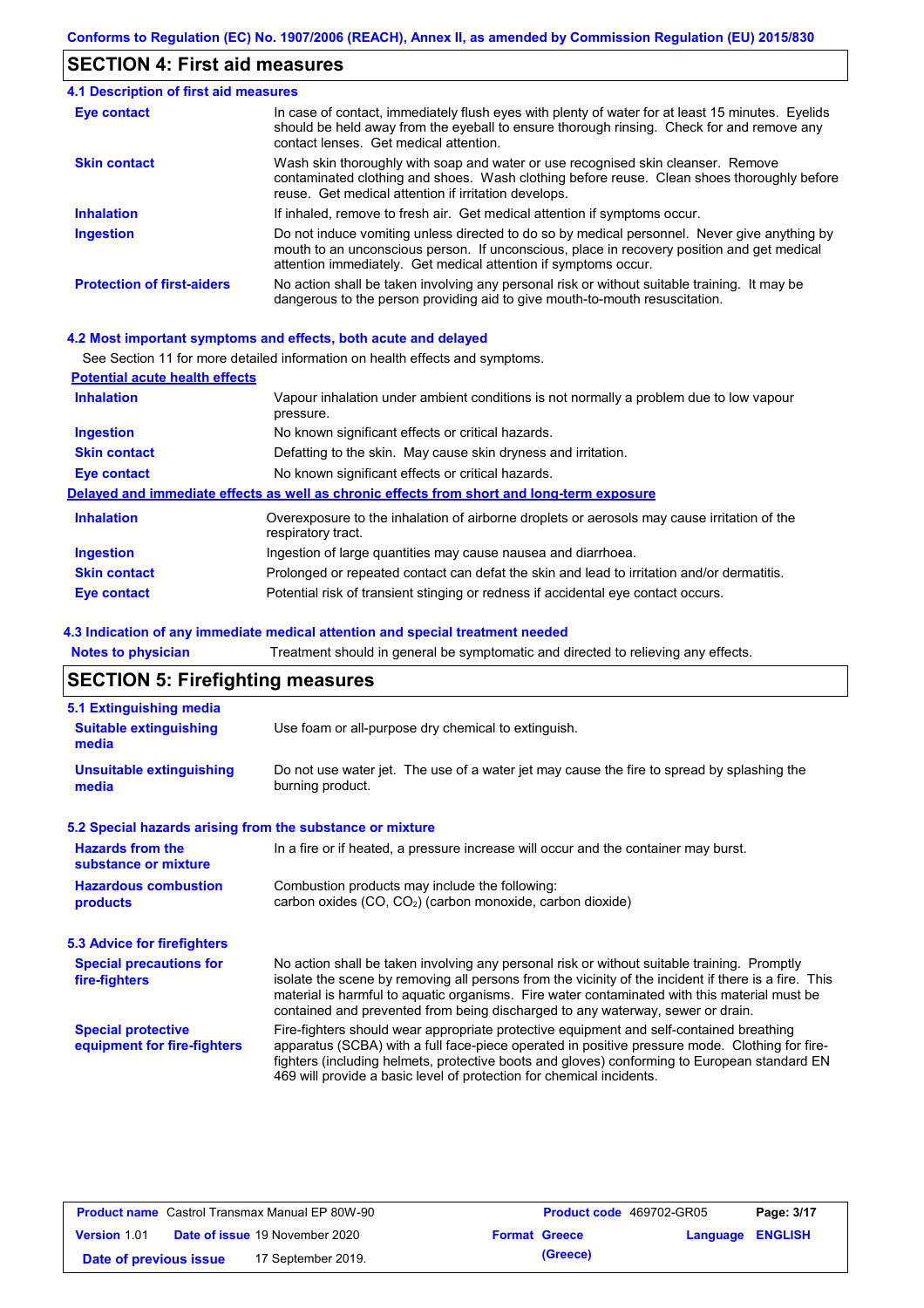## **SECTION 6: Accidental release measures**

|                                                  | 6.1 Personal precautions, protective equipment and emergency procedures                                                                                                                                                                                                                                                                                                                                                                                                                                               |
|--------------------------------------------------|-----------------------------------------------------------------------------------------------------------------------------------------------------------------------------------------------------------------------------------------------------------------------------------------------------------------------------------------------------------------------------------------------------------------------------------------------------------------------------------------------------------------------|
| For non-emergency<br>personnel                   | Contact emergency personnel. No action shall be taken involving any personal risk or without<br>suitable training. Evacuate surrounding areas. Keep unnecessary and unprotected personnel<br>from entering. Do not touch or walk through spilt material. Floors may be slippery; use care to<br>avoid falling. Avoid breathing vapour or mist. Provide adequate ventilation. Put on<br>appropriate personal protective equipment.                                                                                     |
| For emergency responders                         | Entry into a confined space or poorly ventilated area contaminated with vapour, mist or fume is<br>extremely hazardous without the correct respiratory protective equipment and a safe system of<br>work. Wear self-contained breathing apparatus. Wear a suitable chemical protective suit.<br>Chemical resistant boots. See also the information in "For non-emergency personnel".                                                                                                                                  |
| <b>6.2 Environmental</b><br><b>precautions</b>   | Avoid dispersal of spilt material and runoff and contact with soil, waterways, drains and sewers.<br>Inform the relevant authorities if the product has caused environmental pollution (sewers,<br>waterways, soil or air). Water polluting material. May be harmful to the environment if released<br>in large quantities.                                                                                                                                                                                           |
|                                                  | 6.3 Methods and material for containment and cleaning up                                                                                                                                                                                                                                                                                                                                                                                                                                                              |
| <b>Small spill</b>                               | Stop leak if without risk. Move containers from spill area. Absorb with an inert material and<br>place in an appropriate waste disposal container. Dispose of via a licensed waste disposal<br>contractor.                                                                                                                                                                                                                                                                                                            |
| <b>Large spill</b>                               | Stop leak if without risk. Move containers from spill area. Approach the release from upwind.<br>Prevent entry into sewers, water courses, basements or confined areas. Contain and collect<br>spillage with non-combustible, absorbent material e.g. sand, earth, vermiculite or diatomaceous<br>earth and place in container for disposal according to local regulations. Contaminated<br>absorbent material may pose the same hazard as the spilt product. Dispose of via a licensed<br>waste disposal contractor. |
| <b>6.4 Reference to other</b><br><b>sections</b> | See Section 1 for emergency contact information.<br>See Section 5 for firefighting measures.<br>See Section 8 for information on appropriate personal protective equipment.<br>See Section 12 for environmental precautions.<br>See Section 13 for additional waste treatment information.                                                                                                                                                                                                                            |

## **SECTION 7: Handling and storage**

The information in this section contains generic advice and guidance. The list of Identified Uses in Section 1 should be consulted for any available use-specific information provided in the Exposure Scenario(s).

| 7.1 Precautions for safe handling                                                    |                                                                                                                                                                                                                                                                                                                                                                                                                                                                                                                                                               |
|--------------------------------------------------------------------------------------|---------------------------------------------------------------------------------------------------------------------------------------------------------------------------------------------------------------------------------------------------------------------------------------------------------------------------------------------------------------------------------------------------------------------------------------------------------------------------------------------------------------------------------------------------------------|
| <b>Protective measures</b>                                                           | Put on appropriate personal protective equipment. Do not ingest. Avoid contact with eyes, skin<br>and clothing. Avoid breathing vapour or mist. Avoid contact of spilt material and runoff with<br>soil and surface waterways. Keep in the original container or an approved alternative made<br>from a compatible material, kept tightly closed when not in use. Do not reuse container. Empty<br>containers retain product residue and can be hazardous.                                                                                                    |
| <b>Advice on general</b><br>occupational hygiene                                     | Eating, drinking and smoking should be prohibited in areas where this material is handled,<br>stored and processed. Wash thoroughly after handling. Remove contaminated clothing and<br>protective equipment before entering eating areas. See also Section 8 for additional<br>information on hygiene measures.                                                                                                                                                                                                                                              |
| <b>7.2 Conditions for safe</b><br>storage, including any<br><i>incompatibilities</i> | Store in accordance with local regulations. Store in a dry, cool and well-ventilated area, away<br>from incompatible materials (see Section 10). Keep away from heat and direct sunlight. Keep<br>container tightly closed and sealed until ready for use. Containers that have been opened must<br>be carefully resealed and kept upright to prevent leakage. Store and use only in equipment/<br>containers designed for use with this product. Do not store in unlabelled containers. Use<br>appropriate containment to avoid environmental contamination. |
| <b>Not suitable</b>                                                                  | Prolonged exposure to elevated temperature                                                                                                                                                                                                                                                                                                                                                                                                                                                                                                                    |
| 7.3 Specific end use(s)                                                              |                                                                                                                                                                                                                                                                                                                                                                                                                                                                                                                                                               |
| <b>Recommendations</b>                                                               | See section 1.2 and Exposure scenarios in annex, if applicable.                                                                                                                                                                                                                                                                                                                                                                                                                                                                                               |

| <b>Product name</b> Castrol Transmax Manual EP 80W-90 |  |                                       | <b>Product code</b> 469702-GR05 |                      | Page: 4/17              |  |
|-------------------------------------------------------|--|---------------------------------------|---------------------------------|----------------------|-------------------------|--|
| <b>Version 1.01</b>                                   |  | <b>Date of issue 19 November 2020</b> |                                 | <b>Format Greece</b> | <b>Language ENGLISH</b> |  |
| Date of previous issue                                |  | 17 September 2019.                    |                                 | (Greece)             |                         |  |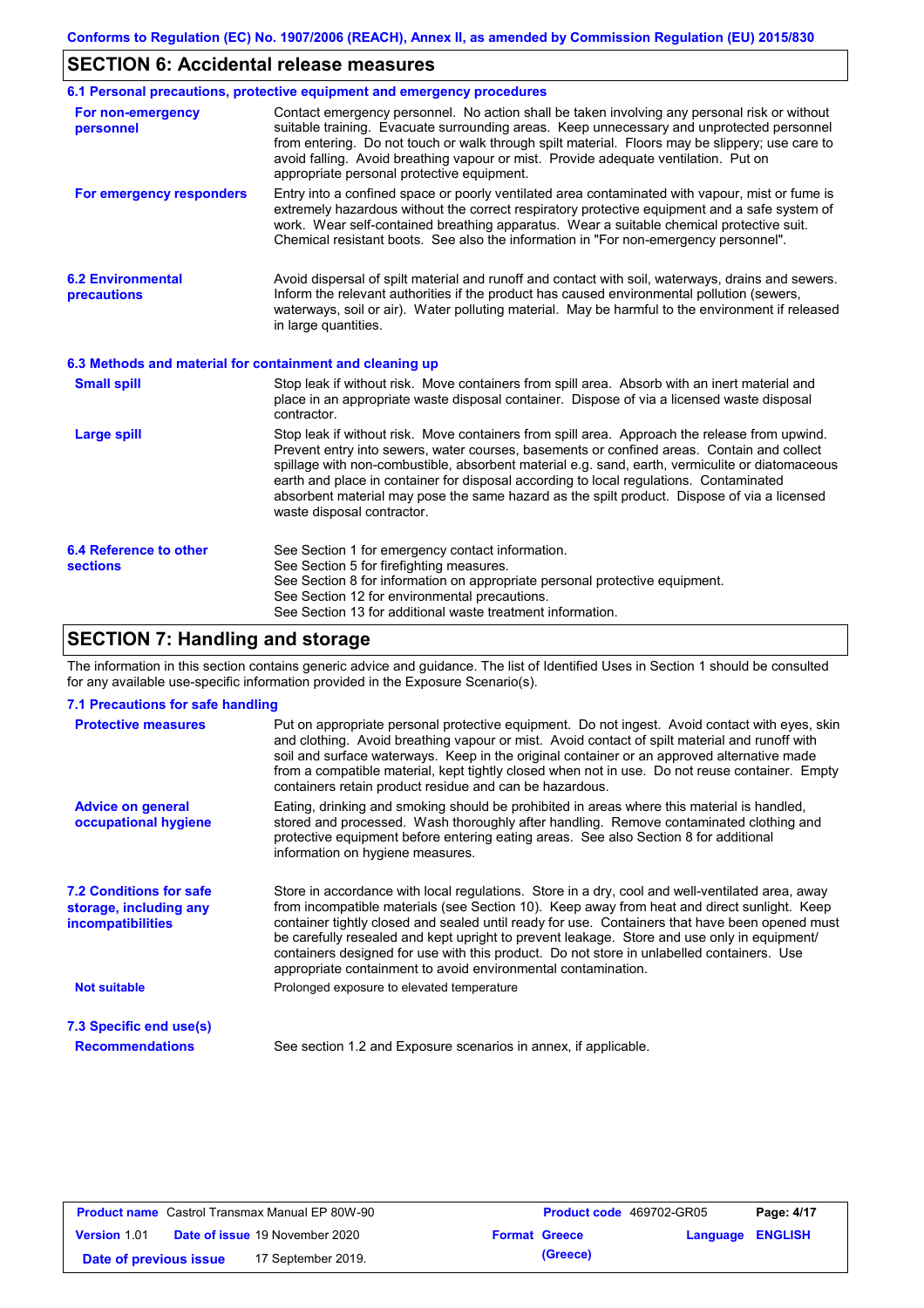### **SECTION 8: Exposure controls/personal protection**

**The information in this section contains generic advice and guidance. The list of Identified Uses in Section 1 should be consulted for any available use-specific information provided in the Exposure Scenario(s).**

| <b>8.1 Control parameters</b>                               | No exposure limit value known.                                                                                                                                                                                                                                                                                                                                                                                                                                                                                                                                                                                                                                                                                                                                                                                                                                                                                                                                                                                             |  |  |  |
|-------------------------------------------------------------|----------------------------------------------------------------------------------------------------------------------------------------------------------------------------------------------------------------------------------------------------------------------------------------------------------------------------------------------------------------------------------------------------------------------------------------------------------------------------------------------------------------------------------------------------------------------------------------------------------------------------------------------------------------------------------------------------------------------------------------------------------------------------------------------------------------------------------------------------------------------------------------------------------------------------------------------------------------------------------------------------------------------------|--|--|--|
| <b>Occupational exposure limits</b>                         |                                                                                                                                                                                                                                                                                                                                                                                                                                                                                                                                                                                                                                                                                                                                                                                                                                                                                                                                                                                                                            |  |  |  |
| <b>Product/ingredient name</b>                              | <b>Exposure limit values</b>                                                                                                                                                                                                                                                                                                                                                                                                                                                                                                                                                                                                                                                                                                                                                                                                                                                                                                                                                                                               |  |  |  |
|                                                             | Distillates (petroleum), hydrotreated heavy paraffinic Ministry of Labour and Social Affairs (Greece).<br>TWA: 5 mg/m <sup>3</sup> 8 hours. Issued/Revised: 5/1999 Form: mist                                                                                                                                                                                                                                                                                                                                                                                                                                                                                                                                                                                                                                                                                                                                                                                                                                              |  |  |  |
| Residual oils (petroleum), solvent-dewaxed                  | Ministry of Labour and Social Affairs (Greece).<br>TWA: 5 mg/m <sup>3</sup> 8 hours. Issued/Revised: 5/1999 Form: mist                                                                                                                                                                                                                                                                                                                                                                                                                                                                                                                                                                                                                                                                                                                                                                                                                                                                                                     |  |  |  |
| Residual oils (petroleum), hydrotreated                     | Ministry of Labour and Social Affairs (Greece).<br>TWA: 5 mg/m <sup>3</sup> 8 hours. Issued/Revised: 5/1999 Form: mist                                                                                                                                                                                                                                                                                                                                                                                                                                                                                                                                                                                                                                                                                                                                                                                                                                                                                                     |  |  |  |
| guidance only.                                              | Whilst specific OELs for certain components may be shown in this section, other components may be present in any mist,<br>vapour or dust produced. Therefore, the specific OELs may not be applicable to the product as a whole and are provided for                                                                                                                                                                                                                                                                                                                                                                                                                                                                                                                                                                                                                                                                                                                                                                       |  |  |  |
| <b>Recommended monitoring</b><br>procedures                 | If this product contains ingredients with exposure limits, personal, workplace atmosphere or<br>biological monitoring may be required to determine the effectiveness of the ventilation or other<br>control measures and/or the necessity to use respiratory protective equipment. Reference<br>should be made to monitoring standards, such as the following: European Standard EN 689<br>(Workplace atmospheres - Guidance for the assessment of exposure by inhalation to chemical<br>agents for comparison with limit values and measurement strategy) European Standard EN<br>14042 (Workplace atmospheres - Guide for the application and use of procedures for the<br>assessment of exposure to chemical and biological agents) European Standard EN 482<br>(Workplace atmospheres - General requirements for the performance of procedures for the<br>measurement of chemical agents) Reference to national guidance documents for methods for<br>the determination of hazardous substances will also be required. |  |  |  |
| <b>Derived No Effect Level</b><br>No DNELs/DMELs available. |                                                                                                                                                                                                                                                                                                                                                                                                                                                                                                                                                                                                                                                                                                                                                                                                                                                                                                                                                                                                                            |  |  |  |
| <b>Predicted No Effect Concentration</b>                    |                                                                                                                                                                                                                                                                                                                                                                                                                                                                                                                                                                                                                                                                                                                                                                                                                                                                                                                                                                                                                            |  |  |  |
| No PNECs available                                          |                                                                                                                                                                                                                                                                                                                                                                                                                                                                                                                                                                                                                                                                                                                                                                                                                                                                                                                                                                                                                            |  |  |  |
| <b>8.2 Exposure controls</b>                                |                                                                                                                                                                                                                                                                                                                                                                                                                                                                                                                                                                                                                                                                                                                                                                                                                                                                                                                                                                                                                            |  |  |  |
| <b>Appropriate engineering</b><br><b>controls</b>           | Provide exhaust ventilation or other engineering controls to keep the relevant airborne<br>concentrations below their respective occupational exposure limits.<br>All activities involving chemicals should be assessed for their risks to health, to ensure<br>exposures are adequately controlled. Personal protective equipment should only be considered<br>after other forms of control measures (e.g. engineering controls) have been suitably evaluated.<br>Personal protective equipment should conform to appropriate standards, be suitable for use, be<br>kept in good condition and properly maintained.<br>Your supplier of personal protective equipment should be consulted for advice on selection and<br>appropriate standards. For further information contact your national organisation for standards.<br>The final choice of protective equipment will depend upon a risk assessment. It is important to<br>ensure that all items of personal protective equipment are compatible.                    |  |  |  |
| <b>Individual protection measures</b>                       |                                                                                                                                                                                                                                                                                                                                                                                                                                                                                                                                                                                                                                                                                                                                                                                                                                                                                                                                                                                                                            |  |  |  |
| <b>Hygiene measures</b>                                     | Wash hands, forearms and face thoroughly after handling chemical products, before eating,<br>smoking and using the lavatory and at the end of the working period. Ensure that eyewash<br>stations and safety showers are close to the workstation location.                                                                                                                                                                                                                                                                                                                                                                                                                                                                                                                                                                                                                                                                                                                                                                |  |  |  |
| <b>Respiratory protection</b>                               | In case of insufficient ventilation, wear suitable respiratory equipment.<br>The correct choice of respiratory protection depends upon the chemicals being handled, the<br>conditions of work and use, and the condition of the respiratory equipment. Safety procedures                                                                                                                                                                                                                                                                                                                                                                                                                                                                                                                                                                                                                                                                                                                                                   |  |  |  |

should be developed for each intended application. Respiratory protection equipment should therefore be chosen in consultation with the supplier/manufacturer and with a full assessment of the working conditions.

**Eye/face protection** Safety glasses with side shields.

**Hand protection**

**Skin protection**

#### **General Information:**

Because specific work environments and material handling practices vary, safety procedures should be developed for each intended application. The correct choice of protective gloves depends upon the chemicals being handled, and the conditions of work and use. Most gloves provide protection for only a limited time before they must be discarded and replaced (even the best chemically resistant gloves will break down after repeated chemical exposures).

Gloves should be chosen in consultation with the supplier / manufacturer and taking account of

| <b>Product name</b> Castrol Transmax Manual EP 80W-90 |  |                                       | <b>Product code</b> 469702-GR05 |                      | Page: 5/17       |  |
|-------------------------------------------------------|--|---------------------------------------|---------------------------------|----------------------|------------------|--|
| <b>Version 1.01</b>                                   |  | <b>Date of issue 19 November 2020</b> |                                 | <b>Format Greece</b> | Language ENGLISH |  |
| Date of previous issue                                |  | 17 September 2019.                    |                                 | (Greece)             |                  |  |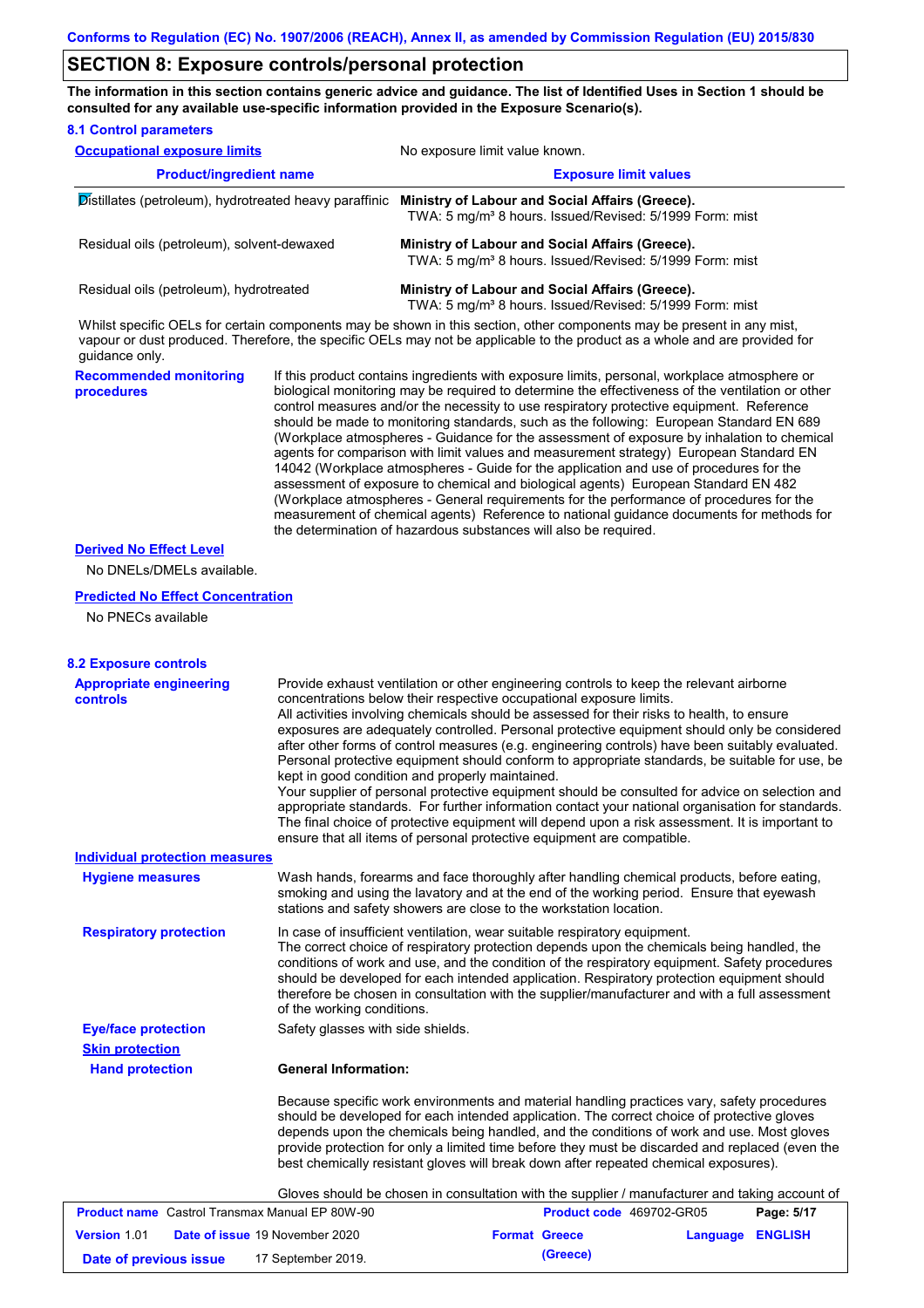# **SECTION 8: Exposure controls/personal protection**

a full assessment of the working conditions.

Recommended: Nitrile gloves. **Breakthrough time:**

|                            | Breakthrough time data are generated by glove manufacturers under laboratory test conditions<br>and represent how long a glove can be expected to provide effective permeation resistance. It<br>is important when following breakthrough time recommendations that actual workplace<br>conditions are taken into account. Always consult with your glove supplier for up-to-date<br>technical information on breakthrough times for the recommended glove type.<br>Our recommendations on the selection of gloves are as follows:                                                                                                                               |
|----------------------------|------------------------------------------------------------------------------------------------------------------------------------------------------------------------------------------------------------------------------------------------------------------------------------------------------------------------------------------------------------------------------------------------------------------------------------------------------------------------------------------------------------------------------------------------------------------------------------------------------------------------------------------------------------------|
|                            | Continuous contact:                                                                                                                                                                                                                                                                                                                                                                                                                                                                                                                                                                                                                                              |
|                            | Gloves with a minimum breakthrough time of 240 minutes, or >480 minutes if suitable gloves<br>can be obtained.<br>If suitable gloves are not available to offer that level of protection, gloves with shorter<br>breakthrough times may be acceptable as long as appropriate glove maintenance and<br>replacement regimes are determined and adhered to.                                                                                                                                                                                                                                                                                                         |
|                            | Short-term / splash protection:                                                                                                                                                                                                                                                                                                                                                                                                                                                                                                                                                                                                                                  |
|                            | Recommended breakthrough times as above.<br>It is recognised that for short-term, transient exposures, gloves with shorter breakthrough times<br>may commonly be used. Therefore, appropriate maintenance and replacement regimes must<br>be determined and rigorously followed.                                                                                                                                                                                                                                                                                                                                                                                 |
|                            | <b>Glove Thickness:</b>                                                                                                                                                                                                                                                                                                                                                                                                                                                                                                                                                                                                                                          |
|                            | For general applications, we recommend gloves with a thickness typically greater than 0.35 mm.                                                                                                                                                                                                                                                                                                                                                                                                                                                                                                                                                                   |
|                            | It should be emphasised that glove thickness is not necessarily a good predictor of glove<br>resistance to a specific chemical, as the permeation efficiency of the glove will be dependent<br>on the exact composition of the glove material. Therefore, glove selection should also be based<br>on consideration of the task requirements and knowledge of breakthrough times.<br>Glove thickness may also vary depending on the glove manufacturer, the glove type and the<br>glove model. Therefore, the manufacturers' technical data should always be taken into account<br>to ensure selection of the most appropriate glove for the task.                |
|                            | Note: Depending on the activity being conducted, gloves of varying thickness may be required<br>for specific tasks. For example:                                                                                                                                                                                                                                                                                                                                                                                                                                                                                                                                 |
|                            | • Thinner gloves (down to 0.1 mm or less) may be required where a high degree of manual<br>dexterity is needed. However, these gloves are only likely to give short duration protection and<br>would normally be just for single use applications, then disposed of.                                                                                                                                                                                                                                                                                                                                                                                             |
|                            | • Thicker gloves (up to 3 mm or more) may be required where there is a mechanical (as well<br>as a chemical) risk i.e. where there is abrasion or puncture potential.                                                                                                                                                                                                                                                                                                                                                                                                                                                                                            |
| <b>Skin and body</b>       | Use of protective clothing is good industrial practice.<br>Personal protective equipment for the body should be selected based on the task being<br>performed and the risks involved and should be approved by a specialist before handling this<br>product.<br>Cotton or polyester/cotton overalls will only provide protection against light superficial<br>contamination that will not soak through to the skin. Overalls should be laundered on a regular<br>basis. When the risk of skin exposure is high (e.g. when cleaning up spillages or if there is a<br>risk of splashing) then chemical resistant aprons and/or impervious chemical suits and boots |
|                            | will be required.                                                                                                                                                                                                                                                                                                                                                                                                                                                                                                                                                                                                                                                |
| <b>Refer to standards:</b> | Respiratory protection: EN 529<br>Gloves: EN 420, EN 374<br>Eye protection: EN 166<br>Filtering half-mask: EN 149<br>Filtering half-mask with valve: EN 405<br>Half-mask: EN 140 plus filter<br>Full-face mask: EN 136 plus filter<br>Particulate filters: EN 143<br>Gas/combined filters: EN 14387                                                                                                                                                                                                                                                                                                                                                              |
|                            |                                                                                                                                                                                                                                                                                                                                                                                                                                                                                                                                                                                                                                                                  |

| <b>Product name</b> Castrol Transmax Manual EP 80W-90 |  |                                       | <b>Product code</b> 469702-GR05 | Page: 6/17           |                  |  |
|-------------------------------------------------------|--|---------------------------------------|---------------------------------|----------------------|------------------|--|
| Version 1.01                                          |  | <b>Date of issue 19 November 2020</b> |                                 | <b>Format Greece</b> | Language ENGLISH |  |
| Date of previous issue                                |  | 17 September 2019.                    |                                 | (Greece)             |                  |  |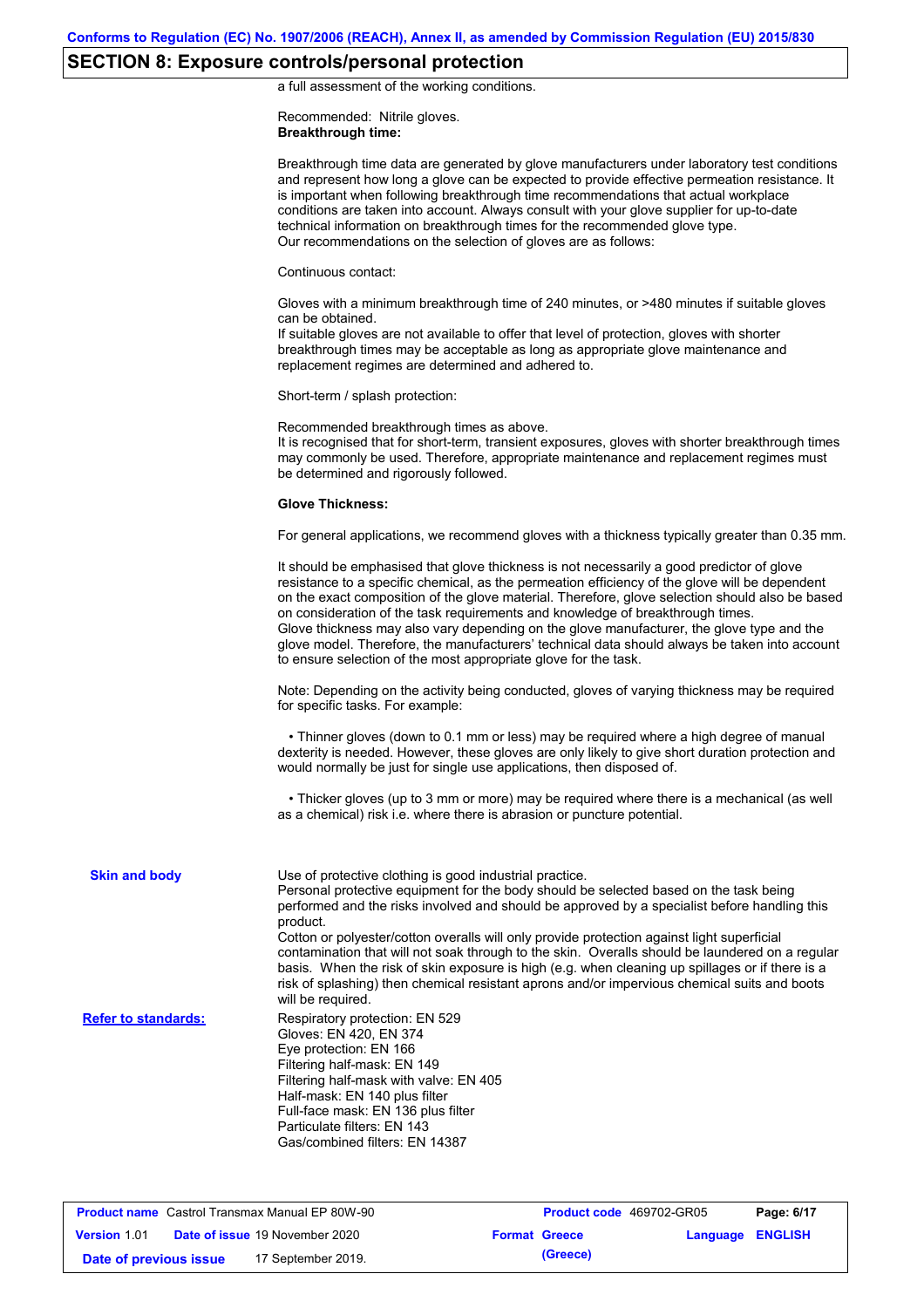## **SECTION 8: Exposure controls/personal protection**

| <b>Environmental exposure</b> |  |
|-------------------------------|--|
| <b>controls</b>               |  |

Emissions from ventilation or work process equipment should be checked to ensure they comply with the requirements of environmental protection legislation. In some cases, fume scrubbers, filters or engineering modifications to the process equipment will be necessary to reduce emissions to acceptable levels.

## **SECTION 9: Physical and chemical properties**

#### **9.1 Information on basic physical and chemical properties**

| <b>Appearance</b>                                      |                                                                                                                               |
|--------------------------------------------------------|-------------------------------------------------------------------------------------------------------------------------------|
| <b>Physical state</b>                                  | Liquid.                                                                                                                       |
| <b>Colour</b>                                          | Amber.                                                                                                                        |
| <b>Odour</b>                                           | Not available.                                                                                                                |
| <b>Odour threshold</b>                                 | Not available.                                                                                                                |
| pH                                                     | Not available.                                                                                                                |
| <b>Melting point/freezing point</b>                    | Not available.                                                                                                                |
| Initial boiling point and boiling<br>range             | Not available.                                                                                                                |
| <b>Pour point</b>                                      | $-33 °C$                                                                                                                      |
| <b>Flash point</b>                                     | Open cup: >180°C (>356°F) [Cleveland.]                                                                                        |
| <b>Evaporation rate</b>                                | Not available.                                                                                                                |
| <b>Flammability (solid, gas)</b>                       | Not available.                                                                                                                |
| <b>Upper/lower flammability or</b><br>explosive limits | Not available.                                                                                                                |
| <b>Vapour pressure</b>                                 | Not available.                                                                                                                |
| <b>Vapour density</b>                                  | Not available.                                                                                                                |
| <b>Relative density</b>                                | Not available.                                                                                                                |
| <b>Density</b>                                         | <1000 kg/m <sup>3</sup> (<1 g/cm <sup>3</sup> ) at 15 <sup>°</sup> C                                                          |
| <b>Solubility(ies)</b>                                 | insoluble in water.                                                                                                           |
| <b>Partition coefficient: n-octanol/</b><br>water      | Not available.                                                                                                                |
| <b>Auto-ignition temperature</b>                       | Not available.                                                                                                                |
| <b>Decomposition temperature</b>                       | Not available.                                                                                                                |
| <b>Viscosity</b>                                       | Kinematic: 135 mm <sup>2</sup> /s (135 cSt) at 40°C<br>Kinematic: 13.8 to 14.2 mm <sup>2</sup> /s (13.8 to 14.2 cSt) at 100°C |
| <b>Explosive properties</b>                            | Not available.                                                                                                                |
| <b>Oxidising properties</b>                            | Not available.                                                                                                                |

**9.2 Other information**

No additional information.

## **SECTION 10: Stability and reactivity**

| <b>10.1 Reactivity</b>                            | No specific test data available for this product. Refer to Conditions to avoid and Incompatible<br>materials for additional information.                                |
|---------------------------------------------------|-------------------------------------------------------------------------------------------------------------------------------------------------------------------------|
| <b>10.2 Chemical stability</b>                    | The product is stable.                                                                                                                                                  |
| <b>10.3 Possibility of</b><br>hazardous reactions | Under normal conditions of storage and use, hazardous reactions will not occur.<br>Under normal conditions of storage and use, hazardous polymerisation will not occur. |
| <b>10.4 Conditions to avoid</b>                   | Avoid all possible sources of ignition (spark or flame).                                                                                                                |
| 10.5 Incompatible materials                       | Reactive or incompatible with the following materials: oxidising materials.                                                                                             |
| <b>10.6 Hazardous</b><br>decomposition products   | Under normal conditions of storage and use, hazardous decomposition products should not be<br>produced.                                                                 |

| <b>Product name</b> Castrol Transmax Manual EP 80W-90 |                                       | <b>Product code</b> 469702-GR05 |                         | Page: 7/17 |
|-------------------------------------------------------|---------------------------------------|---------------------------------|-------------------------|------------|
| <b>Version 1.01</b>                                   | <b>Date of issue 19 November 2020</b> | <b>Format Greece</b>            | <b>Language ENGLISH</b> |            |
| Date of previous issue                                | 17 September 2019.                    | (Greece)                        |                         |            |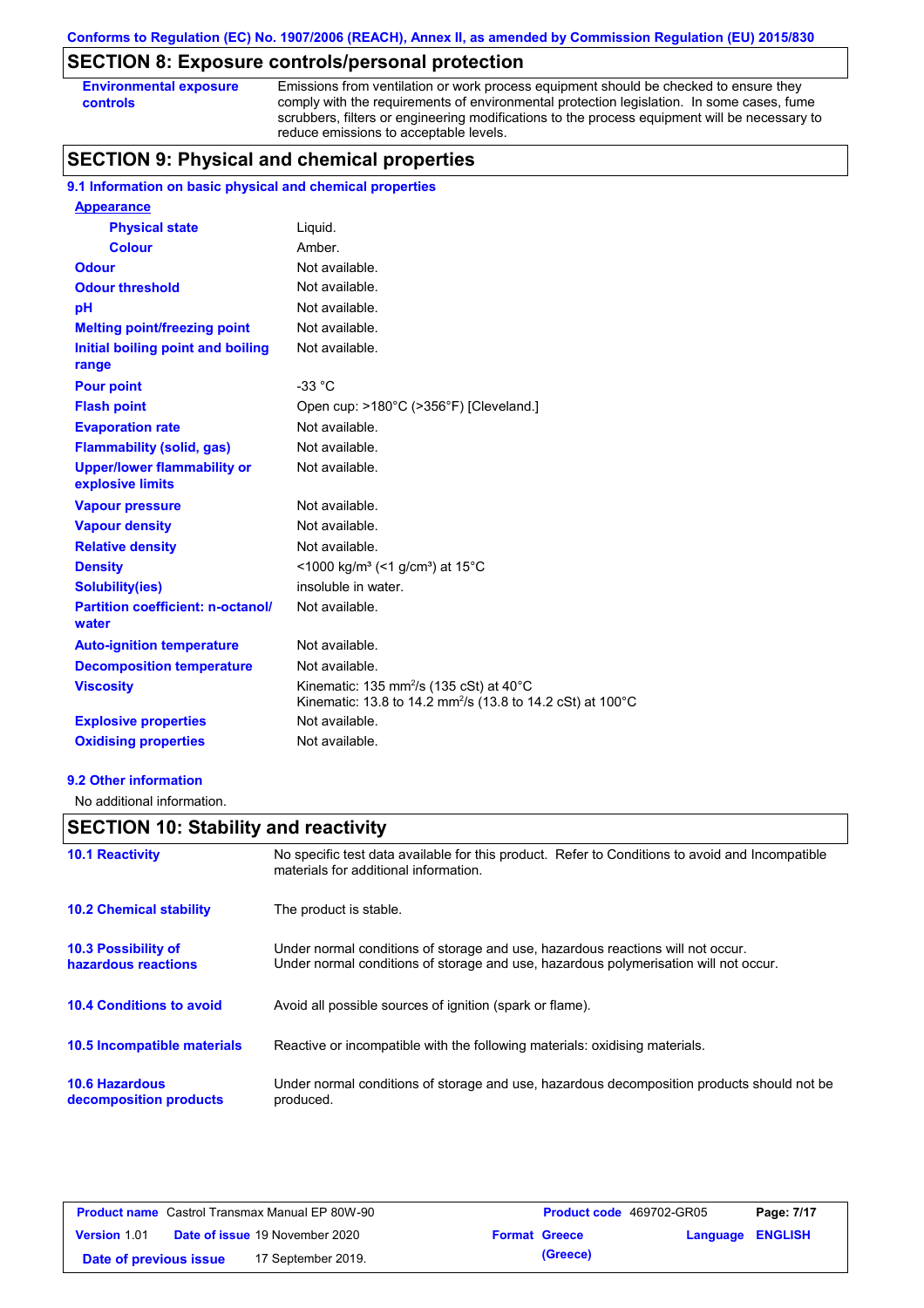## **SECTION 11: Toxicological information**

#### **11.1 Information on toxicological effects**

**Acute toxicity estimates**

| <b>Product/ingredient name</b>                                                             |                                                                                                     | Oral (mg/<br>kg)                                                                                                            | <b>Dermal</b><br>(mg/kg) | <b>Inhalation</b><br>(gases)<br>(ppm) | <b>Inhalation</b><br>(vapours)<br>(mg/l) | <b>Inhalation</b><br>(dusts<br>and mists)<br>(mg/l) |
|--------------------------------------------------------------------------------------------|-----------------------------------------------------------------------------------------------------|-----------------------------------------------------------------------------------------------------------------------------|--------------------------|---------------------------------------|------------------------------------------|-----------------------------------------------------|
| Z)-octadec-9-enylamine, C16-18-(even numbered,<br>saturated and unsaturated)-alkylamines   | 500                                                                                                 | N/A                                                                                                                         | N/A                      | N/A                                   | N/A                                      |                                                     |
| <b>Information on likely</b><br>routes of exposure                                         |                                                                                                     | Routes of entry anticipated: Dermal, Inhalation.                                                                            |                          |                                       |                                          |                                                     |
| <b>Potential acute health effects</b>                                                      |                                                                                                     |                                                                                                                             |                          |                                       |                                          |                                                     |
| <b>Inhalation</b>                                                                          | Vapour inhalation under ambient conditions is not normally a problem due to low vapour<br>pressure. |                                                                                                                             |                          |                                       |                                          |                                                     |
| <b>Ingestion</b>                                                                           | No known significant effects or critical hazards.                                                   |                                                                                                                             |                          |                                       |                                          |                                                     |
| <b>Skin contact</b>                                                                        | Defatting to the skin. May cause skin dryness and irritation.                                       |                                                                                                                             |                          |                                       |                                          |                                                     |
| <b>Eye contact</b>                                                                         | No known significant effects or critical hazards.                                                   |                                                                                                                             |                          |                                       |                                          |                                                     |
| Symptoms related to the physical, chemical and toxicological characteristics               |                                                                                                     |                                                                                                                             |                          |                                       |                                          |                                                     |
| <b>Inhalation</b>                                                                          |                                                                                                     | May be harmful by inhalation if exposure to vapour, mists or fumes resulting from thermal<br>decomposition products occurs. |                          |                                       |                                          |                                                     |
| <b>Ingestion</b>                                                                           | No specific data.                                                                                   |                                                                                                                             |                          |                                       |                                          |                                                     |
| <b>Skin contact</b>                                                                        | irritation<br>dryness<br>cracking                                                                   | Adverse symptoms may include the following:                                                                                 |                          |                                       |                                          |                                                     |
| <b>Eye contact</b>                                                                         | No specific data.                                                                                   |                                                                                                                             |                          |                                       |                                          |                                                     |
| Delayed and immediate effects as well as chronic effects from short and long-term exposure |                                                                                                     |                                                                                                                             |                          |                                       |                                          |                                                     |
| <b>Inhalation</b>                                                                          | respiratory tract.                                                                                  | Overexposure to the inhalation of airborne droplets or aerosols may cause irritation of the                                 |                          |                                       |                                          |                                                     |
| <b>Ingestion</b>                                                                           | Ingestion of large quantities may cause nausea and diarrhoea.                                       |                                                                                                                             |                          |                                       |                                          |                                                     |
| <b>Skin contact</b>                                                                        | Prolonged or repeated contact can defat the skin and lead to irritation and/or dermatitis.          |                                                                                                                             |                          |                                       |                                          |                                                     |
| <b>Eye contact</b>                                                                         | Potential risk of transient stinging or redness if accidental eye contact occurs.                   |                                                                                                                             |                          |                                       |                                          |                                                     |
| <b>Potential chronic health effects</b>                                                    |                                                                                                     |                                                                                                                             |                          |                                       |                                          |                                                     |
| <b>General</b>                                                                             | No known significant effects or critical hazards.                                                   |                                                                                                                             |                          |                                       |                                          |                                                     |
| <b>Carcinogenicity</b>                                                                     | No known significant effects or critical hazards.                                                   |                                                                                                                             |                          |                                       |                                          |                                                     |
| <b>Mutagenicity</b>                                                                        | No known significant effects or critical hazards.                                                   |                                                                                                                             |                          |                                       |                                          |                                                     |
| <b>Developmental effects</b>                                                               | No known significant effects or critical hazards.                                                   |                                                                                                                             |                          |                                       |                                          |                                                     |
| <b>Fertility effects</b>                                                                   |                                                                                                     | No known significant effects or critical hazards.                                                                           |                          |                                       |                                          |                                                     |

## **SECTION 12: Ecological information**

**12.1 Toxicity**

**Environmental hazards** Harmful to aquatic life with long lasting effects.

#### **12.2 Persistence and degradability**

Expected to be biodegradable.

#### **12.3 Bioaccumulative potential**

This product is not expected to bioaccumulate through food chains in the environment.

| <b>12.4 Mobility in soil</b>                                  |                                                                      |
|---------------------------------------------------------------|----------------------------------------------------------------------|
| <b>Soil/water partition</b><br>coefficient (K <sub>oc</sub> ) | Not available.                                                       |
| <b>Mobility</b>                                               | Spillages may penetrate the soil causing ground water contamination. |

#### **12.5 Results of PBT and vPvB assessment**

Product does not meet the criteria for PBT or vPvB according to Regulation (EC) No. 1907/2006, Annex XIII.

#### **12.6 Other adverse effects**

| <b>Product name</b> Castrol Transmax Manual EP 80W-90 |  |                                       | <b>Product code</b> 469702-GR05 | Page: 8/17           |                  |  |
|-------------------------------------------------------|--|---------------------------------------|---------------------------------|----------------------|------------------|--|
| Version 1.01                                          |  | <b>Date of issue 19 November 2020</b> |                                 | <b>Format Greece</b> | Language ENGLISH |  |
| Date of previous issue                                |  | 17 September 2019.                    |                                 | (Greece)             |                  |  |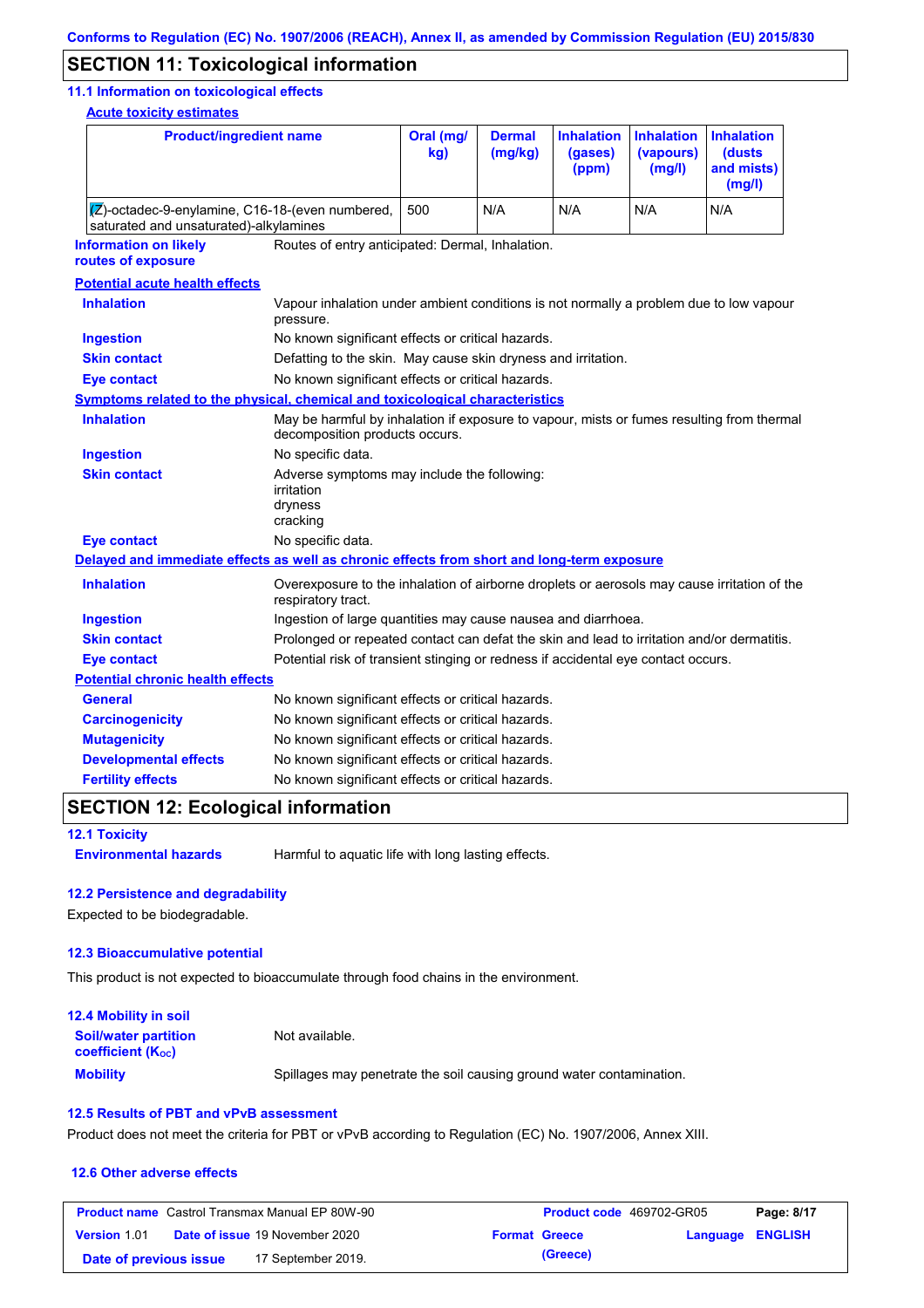### **SECTION 12: Ecological information**

**Other ecological information**

Spills may form a film on water surfaces causing physical damage to organisms. Oxygen transfer could also be impaired.

### **SECTION 13: Disposal considerations**

The information in this section contains generic advice and guidance. The list of Identified Uses in Section 1 should be consulted for any available use-specific information provided in the Exposure Scenario(s).

#### **13.1 Waste treatment methods**

#### **Product**

**Methods of disposal**

Where possible, arrange for product to be recycled. Dispose of via an authorised person/ licensed waste disposal contractor in accordance with local regulations.

### **Hazardous waste**

| European waste catalogue (EWC) |                                                                 |
|--------------------------------|-----------------------------------------------------------------|
| Waste code                     | <b>Waste designation</b>                                        |
| $130205*$                      | mineral-based non-chlorinated engine, gear and lubricating oils |

However, deviation from the intended use and/or the presence of any potential contaminants may require an alternative waste disposal code to be assigned by the end user.

#### **Packaging Methods of disposal Special precautions** Where possible, arrange for product to be recycled. Dispose of via an authorised person/ licensed waste disposal contractor in accordance with local regulations. This material and its container must be disposed of in a safe way. Care should be taken when handling emptied containers that have not been cleaned or rinsed out. Empty containers or liners may retain some product residues. Empty containers represent a fire hazard as they may contain flammable product residues and vapour. Never weld, solder or braze empty containers. Avoid dispersal of spilt material and runoff and contact with soil, waterways, drains and sewers. **References** Commission 2014/955/EU Directive 2008/98/EC

### **SECTION 14: Transport information**

|                                           | <b>ADR/RID</b> | <b>ADN</b>     | <b>IMDG</b>    | <b>IATA</b>    |
|-------------------------------------------|----------------|----------------|----------------|----------------|
| 14.1 UN number                            | Not regulated. | Not regulated. | Not regulated. | Not regulated. |
| 14.2 UN proper<br>shipping name           |                |                | -              |                |
| <b>14.3 Transport</b><br>hazard class(es) |                |                | -              |                |
| <b>14.4 Packing</b><br>group              |                |                |                |                |
| 14.5<br><b>Environmental</b><br>hazards   | No.            | No.            | No.            | No.            |
| <b>Additional</b><br>information          |                |                |                |                |

**14.6 Special precautions for user** Not available.

**14.7 Transport in bulk according to IMO instruments**

Not available.

**Product name** Castrol Transmax Manual EP 80W-90 **Product Code 469702-GR05 Page: 9/17 Version** 1.01 **Date of issue** 19 November 2020 **Date of previous issue 17 September 2019.** 

|                      |          | Product code 469702-GR05 | Page: 9/17 |
|----------------------|----------|--------------------------|------------|
| <b>Format Greece</b> |          | Language ENGLISH         |            |
|                      | (Greece) |                          |            |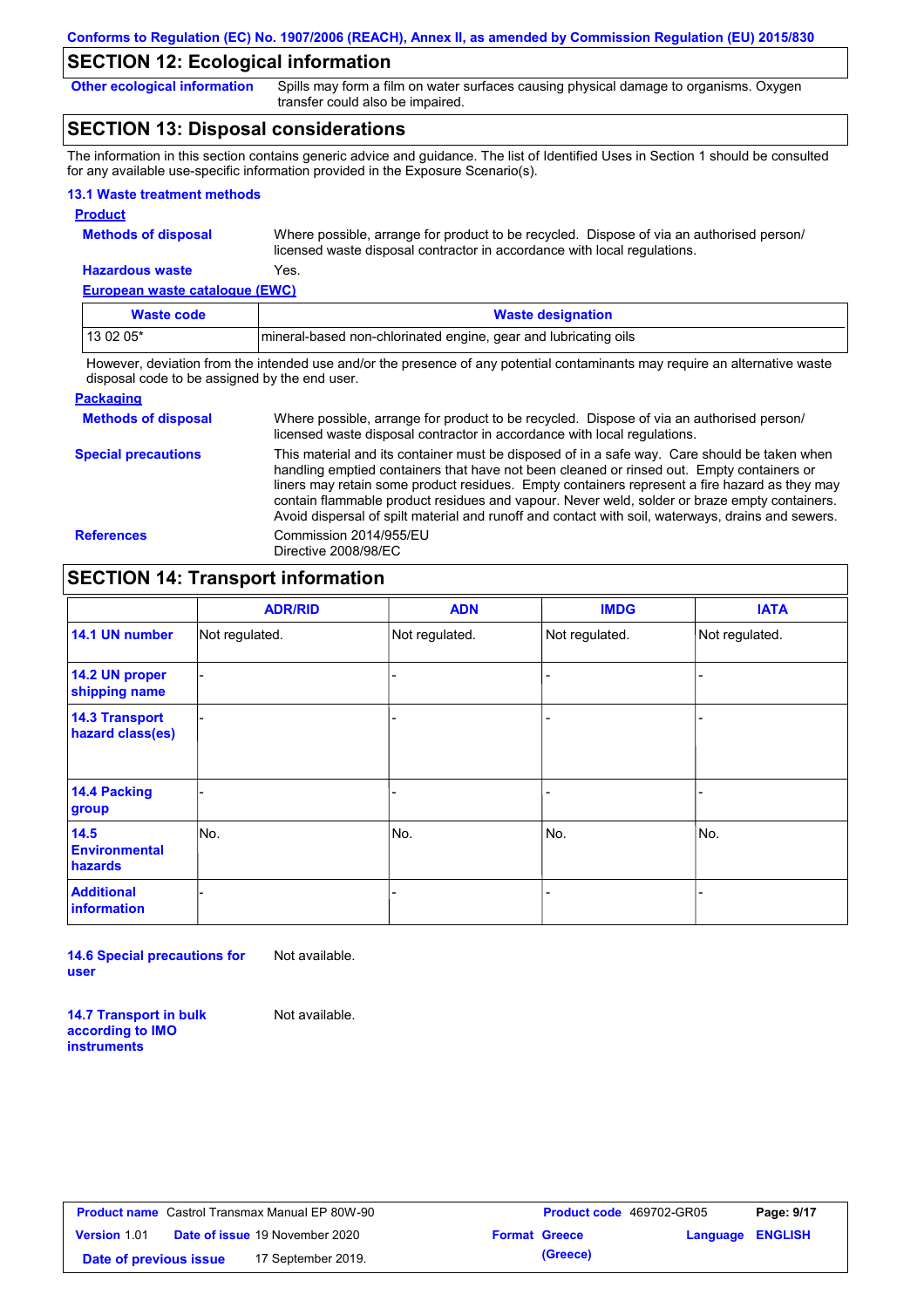## **SECTION 15: Regulatory information**

|                                                                 | 15.1 Safety, health and environmental regulations/legislation specific for the substance or mixture                            |
|-----------------------------------------------------------------|--------------------------------------------------------------------------------------------------------------------------------|
| EU Regulation (EC) No. 1907/2006 (REACH)                        |                                                                                                                                |
|                                                                 |                                                                                                                                |
| <b>Annex XIV - List of substances subject to authorisation</b>  |                                                                                                                                |
| <b>Annex XIV</b>                                                |                                                                                                                                |
| None of the components are listed.                              |                                                                                                                                |
| <b>Substances of very high concern</b>                          |                                                                                                                                |
| None of the components are listed.                              |                                                                                                                                |
| <b>Other regulations</b>                                        |                                                                                                                                |
| <b>REACH Status</b>                                             | The company, as identified in Section 1, sells this product in the EU in compliance with the<br>current requirements of REACH. |
| <b>United States inventory</b><br>(TSCA 8b)                     | All components are active or exempted.                                                                                         |
| <b>Australia inventory (AICS)</b>                               | All components are listed or exempted.                                                                                         |
| <b>Canada inventory</b>                                         | All components are listed or exempted.                                                                                         |
| <b>China inventory (IECSC)</b>                                  | All components are listed or exempted.                                                                                         |
| <b>Japan inventory (ENCS)</b>                                   | All components are listed or exempted.                                                                                         |
| <b>Korea inventory (KECI)</b>                                   | All components are listed or exempted.                                                                                         |
| <b>Philippines inventory</b><br>(PICCS)                         | All components are listed or exempted.                                                                                         |
| <b>Taiwan Chemical</b><br><b>Substances Inventory</b><br>(TCSI) | All components are listed or exempted.                                                                                         |
| Ozone depleting substances (1005/2009/EU)                       |                                                                                                                                |
| Not listed.                                                     |                                                                                                                                |
| Prior Informed Consent (PIC) (649/2012/EU)                      |                                                                                                                                |
| Not listed.                                                     |                                                                                                                                |
| <b>EU - Water framework directive - Priority substances</b>     |                                                                                                                                |
| Mone of the components are listed.                              |                                                                                                                                |
| <b>Seveso Directive</b>                                         |                                                                                                                                |

This product is not controlled under the Seveso Directive.

| <b>15.2 Chemical safety</b> | A Chemical Safety Assessment has been carried out for one or more of the substances within  |
|-----------------------------|---------------------------------------------------------------------------------------------|
| assessment                  | this mixture. A Chemical Safety Assessment has not been carried out for the mixture itself. |

## **SECTION 16: Other information**

| <b>Abbreviations and acronyms</b>                     | ADN = European Provisions concerning the International Carriage of Dangerous Goods by<br>Inland Waterway |                                 |          |                |
|-------------------------------------------------------|----------------------------------------------------------------------------------------------------------|---------------------------------|----------|----------------|
|                                                       | ADR = The European Agreement concerning the International Carriage of Dangerous Goods by<br>Road         |                                 |          |                |
|                                                       | $ATE = Acute Toxicity Estimate$                                                                          |                                 |          |                |
|                                                       | BCF = Bioconcentration Factor                                                                            |                                 |          |                |
|                                                       | CAS = Chemical Abstracts Service                                                                         |                                 |          |                |
|                                                       | CLP = Classification, Labelling and Packaging Regulation [Regulation (EC) No. 1272/2008]                 |                                 |          |                |
|                                                       | CSA = Chemical Safety Assessment                                                                         |                                 |          |                |
|                                                       | CSR = Chemical Safety Report                                                                             |                                 |          |                |
|                                                       | DMEL = Derived Minimal Effect Level                                                                      |                                 |          |                |
|                                                       | DNEL = Derived No Effect Level                                                                           |                                 |          |                |
|                                                       | EINECS = European Inventory of Existing Commercial chemical Substances                                   |                                 |          |                |
|                                                       | ES = Exposure Scenario                                                                                   |                                 |          |                |
|                                                       | EUH statement = CLP-specific Hazard statement                                                            |                                 |          |                |
|                                                       | EWC = European Waste Catalogue                                                                           |                                 |          |                |
|                                                       | GHS = Globally Harmonized System of Classification and Labelling of Chemicals                            |                                 |          |                |
|                                                       | IATA = International Air Transport Association                                                           |                                 |          |                |
|                                                       | IBC = Intermediate Bulk Container                                                                        |                                 |          |                |
|                                                       | <b>IMDG = International Maritime Dangerous Goods</b>                                                     |                                 |          |                |
|                                                       | LogPow = logarithm of the octanol/water partition coefficient                                            |                                 |          |                |
|                                                       | MARPOL = International Convention for the Prevention of Pollution From Ships, 1973 as                    |                                 |          |                |
|                                                       | modified by the Protocol of 1978. ("Marpol" = marine pollution)                                          |                                 |          |                |
|                                                       | OECD = Organisation for Economic Co-operation and Development                                            |                                 |          |                |
|                                                       | PBT = Persistent, Bioaccumulative and Toxic                                                              |                                 |          |                |
| <b>Product name</b> Castrol Transmax Manual EP 80W-90 |                                                                                                          | <b>Product code</b> 469702-GR05 |          | Page: 10/17    |
| <b>Version 1.01</b>                                   | <b>Date of issue 19 November 2020</b>                                                                    | <b>Format Greece</b>            | Language | <b>ENGLISH</b> |

**Date of previous issue (Greece)** 17 September 2019.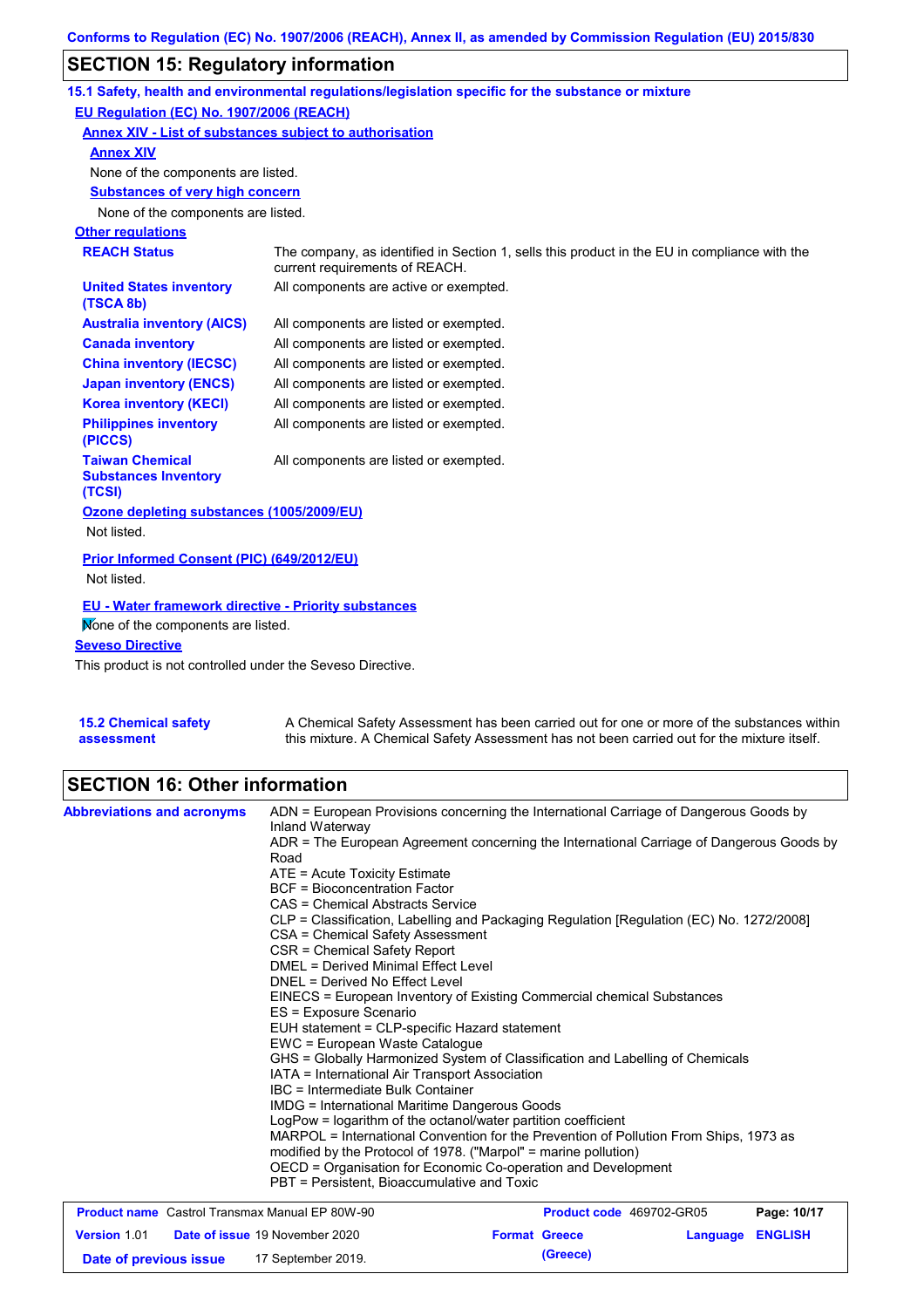### **SECTION 16: Other information**

PNEC = Predicted No Effect Concentration REACH = Registration, Evaluation, Authorisation and Restriction of Chemicals Regulation [Regulation (EC) No. 1907/2006] RID = The Regulations concerning the International Carriage of Dangerous Goods by Rail RRN = REACH Registration Number SADT = Self-Accelerating Decomposition Temperature SVHC = Substances of Very High Concern STOT-RE = Specific Target Organ Toxicity - Repeated Exposure STOT-SE = Specific Target Organ Toxicity - Single Exposure TWA = Time weighted average UN = United Nations UVCB = Complex hydrocarbon substance VOC = Volatile Organic Compound vPvB = Very Persistent and Very Bioaccumulative Varies = may contain one or more of the following 64741-88-4 / RRN 01-2119488706-23, 64741-89-5 / RRN 01-2119487067-30, 64741-95-3 / RRN 01-2119487081-40, 64741-96-4/ RRN 01-2119483621-38, 64742-01-4 / RRN 01-2119488707-21, 64742-44-5 / RRN 01-2119985177-24, 64742-45-6, 64742-52-5 / RRN 01-2119467170-45, 64742-53-6 / RRN 01-2119480375-34, 64742-54-7 / RRN 01-2119484627-25, 64742-55-8 / RRN 01-2119487077-29, 64742-56-9 / RRN 01-2119480132-48, 64742-57-0 / RRN 01-2119489287-22, 64742-58-1, 64742-62-7 / RRN 01-2119480472-38, 64742-63-8, 64742-65-0 / RRN 01-2119471299-27, 64742-70-7 / RRN 01-2119487080-42, 72623-85-9 / RRN 01-2119555262-43, 72623-86-0 / RRN 01-2119474878-16, 72623-87-1 / RRN 01-2119474889-13

#### **Procedure used to derive the classification according to Regulation (EC) No. 1272/2008 [CLP/GHS]**

| <b>Classification</b>                                  |                                                                                                                                    | <b>Justification</b>                                                                                                                                                                                                                                                                                                                                                                                                           |
|--------------------------------------------------------|------------------------------------------------------------------------------------------------------------------------------------|--------------------------------------------------------------------------------------------------------------------------------------------------------------------------------------------------------------------------------------------------------------------------------------------------------------------------------------------------------------------------------------------------------------------------------|
| <b>Aquatic Chronic 3, H412</b>                         |                                                                                                                                    | Calculation method                                                                                                                                                                                                                                                                                                                                                                                                             |
| <b>Full text of abbreviated H</b><br><b>statements</b> | H302<br>H304<br>H314<br>H318<br>H335<br>H373<br>H400<br>H410                                                                       | Harmful if swallowed.<br>May be fatal if swallowed and enters airways.<br>Causes severe skin burns and eye damage.<br>Causes serious eye damage.<br>May cause respiratory irritation.<br>May cause damage to organs through prolonged or repeated<br>exposure.<br>Very toxic to aquatic life.<br>Very toxic to aquatic life with long lasting effects.                                                                         |
| <b>Full text of classifications</b><br>[CLP/GHS]       | <b>Acute Tox. 4</b><br>Aquatic Acute 1<br>Aquatic Chronic 1<br>Asp. Tox. 1<br>Eye Dam. 1<br>Skin Corr. 1B<br>STOT RE 2<br>STOT SE3 | <b>ACUTE TOXICITY - Category 4</b><br>SHORT-TERM (ACUTE) AQUATIC HAZARD - Category 1<br>LONG-TERM (CHRONIC) AQUATIC HAZARD - Category 1<br><b>ASPIRATION HAZARD - Category 1</b><br>SERIOUS EYE DAMAGE/EYE IRRITATION - Category 1<br>SKIN CORROSION/IRRITATION - Category 1B<br>SPECIFIC TARGET ORGAN TOXICITY - REPEATED<br><b>EXPOSURE - Category 2</b><br>SPECIFIC TARGET ORGAN TOXICITY - SINGLE EXPOSURE -<br>Category 3 |
| <b>History</b>                                         |                                                                                                                                    |                                                                                                                                                                                                                                                                                                                                                                                                                                |
| Date of issue/Date of<br>revision                      | 19/11/2020.                                                                                                                        |                                                                                                                                                                                                                                                                                                                                                                                                                                |
| Date of previous issue                                 | 17/09/2019.                                                                                                                        |                                                                                                                                                                                                                                                                                                                                                                                                                                |
| <b>Prepared by</b>                                     | Product Stewardship                                                                                                                |                                                                                                                                                                                                                                                                                                                                                                                                                                |

**Indicates information that has changed from previously issued version.**

#### **Notice to reader**

All reasonably practicable steps have been taken to ensure this data sheet and the health, safety and environmental information contained in it is accurate as of the date specified below. No warranty or representation, express or implied is made as to the accuracy or completeness of the data and information in this data sheet.

The data and advice given apply when the product is sold for the stated application or applications. You should not use the product other than for the stated application or applications without seeking advice from BP Group.

It is the user's obligation to evaluate and use this product safely and to comply with all applicable laws and regulations. The BP Group shall not be responsible for any damage or injury resulting from use, other than the stated product use of the material, from any failure to adhere to recommendations, or from any hazards inherent in the nature of the material. Purchasers of the product for supply to a third party for use at work, have a duty to take all necessary steps to ensure that any person handling or using the product is provided with the information in this sheet. Employers have a duty to tell employees and others who may be affected of any hazards described in this sheet and of any precautions that should be taken. You can contact the BP Group to ensure that this document is the most current available. Alteration of this document is strictly prohibited.

|                        | <b>Product name</b> Castrol Transmax Manual EP 80W-90 | <b>Product code</b> 469702-GR05 |                         | Page: 11/17 |
|------------------------|-------------------------------------------------------|---------------------------------|-------------------------|-------------|
| <b>Version 1.01</b>    | <b>Date of issue 19 November 2020</b>                 | <b>Format Greece</b>            | <b>Language ENGLISH</b> |             |
| Date of previous issue | 17 September 2019.                                    | (Greece)                        |                         |             |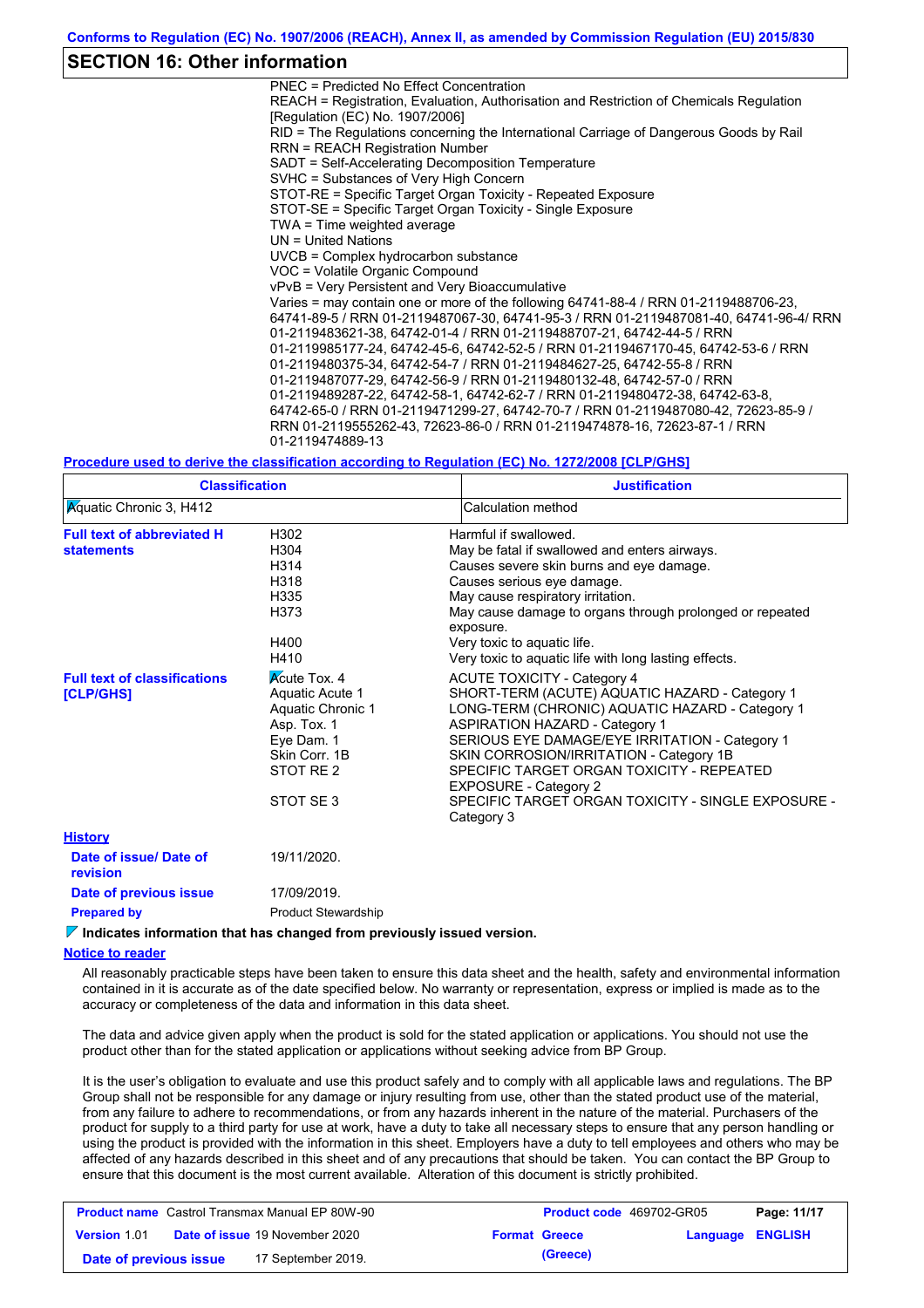

## **Annex to the extended Safety Data Sheet (eSDS)**

**Industrial**

### **Identification of the substance or mixture**

| <b>Product definition</b>                                              | Mixture                                                                                                                                                                                                                                                                                                                                                                  |
|------------------------------------------------------------------------|--------------------------------------------------------------------------------------------------------------------------------------------------------------------------------------------------------------------------------------------------------------------------------------------------------------------------------------------------------------------------|
| Code                                                                   | 469702-GR05                                                                                                                                                                                                                                                                                                                                                              |
| <b>Product name</b>                                                    | Castrol Transmax Manual EP 80W-90                                                                                                                                                                                                                                                                                                                                        |
| <b>Section 1: Title</b>                                                |                                                                                                                                                                                                                                                                                                                                                                          |
| <b>Short title of the exposure</b><br>scenario                         | General use of lubricants and greases in vehicles or machinery - Industrial                                                                                                                                                                                                                                                                                              |
| List of use descriptors                                                | <b>Identified use name:</b> General use of lubricants and greases in vehicles or<br>machinery-Industrial<br>Process Category: PROC01, PROC08b, PROC09, PROC02<br>Sector of end use: SU03<br><b>Subsequent service life relevant for that use: No.</b><br>Environmental Release Category: ERC04, ERC07<br>Specific Environmental Release Category: ATIEL-ATC SPERC 4.Biv1 |
| <b>Processes and activities</b><br>covered by the exposure<br>scenario | Covers general use of lubricants and greases in vehicles or machinery in closed<br>systems. Includes filling and draining of containers and operation of enclosed<br>machinery (including engines) and associated maintenance and storage activities.                                                                                                                    |

### **Section 2 Operational conditions and risk management measures**

**Section 2.1 Control of worker exposure** No exposure scenario is presented because the product is not classified for Human Health **Contributing scenarios: Operational conditions and risk management measures**

| <b>Castrol Transmax Manual EP 80W-90</b>                                                                                      | General use of lubricants and greases in vehicles or<br>machinery - Industrial          |
|-------------------------------------------------------------------------------------------------------------------------------|-----------------------------------------------------------------------------------------|
| <b>Technical conditions and measures at</b><br>process level (source) to prevent release:                                     | Common practices vary across sites thus conservative process<br>release estimates used. |
| Release fraction to wastewater from process Not available.<br>(after typical onsite RMMs and before<br>sewage treatment plan) |                                                                                         |
| Release fraction to soil from process (after<br>typical onsite RMMs)                                                          | 0                                                                                       |
| Release fraction to air (after typical onsite)<br><b>RMMs</b> )                                                               | $5.00F - 0.5$                                                                           |
| <b>Other conditions affecting environmental</b><br>exposure:                                                                  | Negligible wastewater emissions as process operates without water<br>contact.           |
| Local marine water dilution factor                                                                                            | 100                                                                                     |
| <b>Local freshwater dilution factor</b>                                                                                       | 10                                                                                      |
| <b>Environment factors not influenced by risk</b><br>management:                                                              |                                                                                         |
| <b>Emission days</b>                                                                                                          | 300                                                                                     |
| <b>Frequency and duration of use:</b>                                                                                         |                                                                                         |
| <b>EU tonnage of risk determining substance</b> 2.63E+3 Tonnes/year<br>per year:                                              |                                                                                         |
| <b>Amounts used:</b>                                                                                                          |                                                                                         |
| <b>Section 2.2: Control of environmental exposure</b>                                                                         |                                                                                         |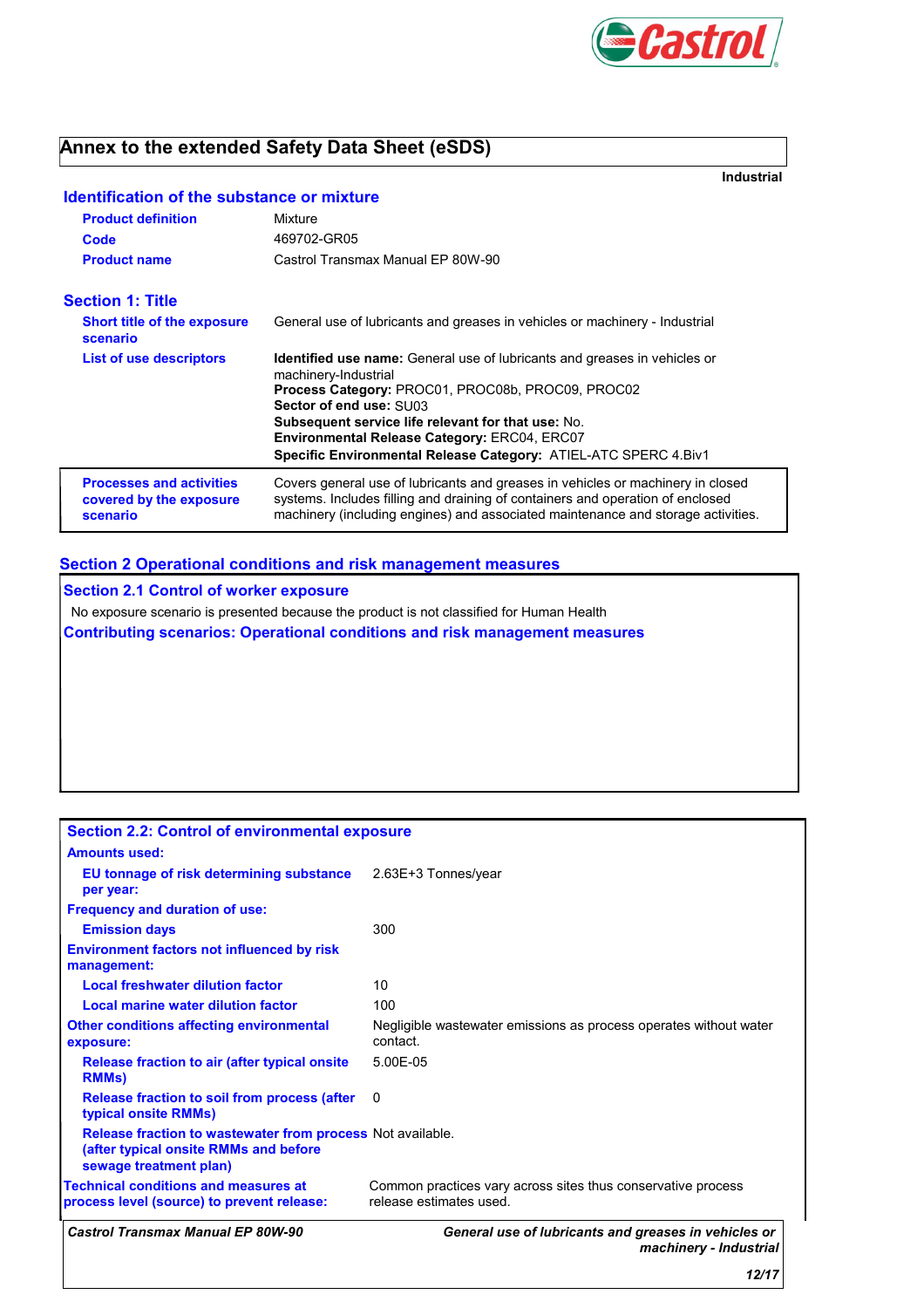| <b>Technical on-site conditions and measures</b><br>to reduce or limit discharges, air emissions<br>and releases to soil:     | Prevent discharge of undissolved substance to or recover from onsite<br>wastewater.<br>User sites are assumed to be provided with oil/water separators and<br>waste water to be discharged via a sewage treatment plant |
|-------------------------------------------------------------------------------------------------------------------------------|-------------------------------------------------------------------------------------------------------------------------------------------------------------------------------------------------------------------------|
| <b>Organisational measures to prevent/limit</b><br>release from site:                                                         | Do not apply industrial sludge to natural soils.<br>Sewage sludge should be incinerated, contained or reclaimed.                                                                                                        |
| <b>Conditions and measures related to sewage</b><br>treatment plant:                                                          |                                                                                                                                                                                                                         |
| <b>Estimated substance removal from</b><br>wastewater via on-site sewage treatment                                            | Not available.                                                                                                                                                                                                          |
| Assumed domestic sewage treatment plant<br>flow rate (m3/d)                                                                   | $2.00E + 3$                                                                                                                                                                                                             |
| <b>Maximum allowable site tonnage (Msafe)</b><br>based on release following total wastewater<br>treatment removal as product: | Not available.                                                                                                                                                                                                          |
| <b>Conditions and measures related to external</b><br>treatment of waste for disposal:                                        | External treatment and disposal of waste should comply with<br>applicable local and/or national regulations.                                                                                                            |
| <b>Conditions and measures related to external</b><br>recovery of waste:                                                      | External recovery and recycling of waste should comply with<br>applicable local and/or national regulations.                                                                                                            |
|                                                                                                                               |                                                                                                                                                                                                                         |
|                                                                                                                               |                                                                                                                                                                                                                         |

## **Section 3: Exposure estimation and reference to its source**

| <b>Exposure estimation and reference to its source - Environment</b> |                                           |  |
|----------------------------------------------------------------------|-------------------------------------------|--|
| <b>Exposure assessment (environment):</b>                            | Used ECETOC TRA model (May 2010 release). |  |
|                                                                      |                                           |  |
| <b>Exposure estimation and reference to its source - Workers</b>     |                                           |  |

### **Section 4: Guidance to check compliance with the exposure scenario**

| <b>Environment</b> | Guidance is based on assumed operating conditions which may not<br>be applicable to all sites; thus, scaling may be necessary to define<br>appropriate site-specific risk management measures. Further details<br>on scaling and control technologies are provided in SPERC factsheet.<br>If scaling reveals a condition of unsafe use (i.e., RCRs $> 1$ ),<br>additional RMMs or a site-specific chemical safety assessment is<br>required. For further information see www.ATIEL.org/REACH_GES |
|--------------------|--------------------------------------------------------------------------------------------------------------------------------------------------------------------------------------------------------------------------------------------------------------------------------------------------------------------------------------------------------------------------------------------------------------------------------------------------------------------------------------------------|
| <b>Health</b>      | No exposure scenario is presented because the product is not<br>classified for Human Health                                                                                                                                                                                                                                                                                                                                                                                                      |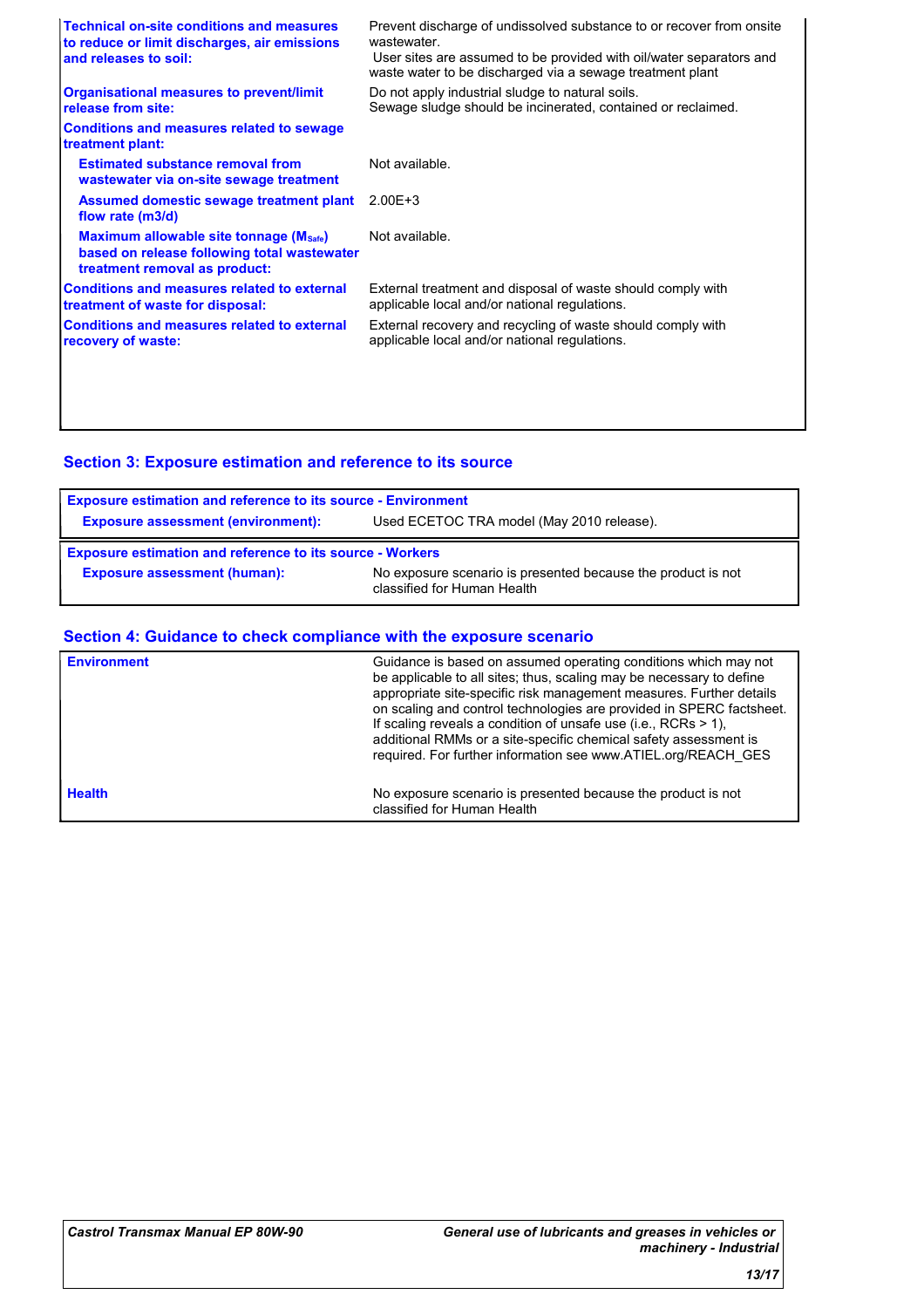

## **Annex to the extended Safety Data Sheet (eSDS)**

**Professional**

| <b>Product definition</b>                                              | Mixture                                                                                                                                                                                                                                               |
|------------------------------------------------------------------------|-------------------------------------------------------------------------------------------------------------------------------------------------------------------------------------------------------------------------------------------------------|
| Code                                                                   | 469702-GR05                                                                                                                                                                                                                                           |
| <b>Product name</b>                                                    | Castrol Transmax Manual FP 80W-90                                                                                                                                                                                                                     |
| <b>Section 1: Title</b>                                                |                                                                                                                                                                                                                                                       |
| <b>Short title of the exposure</b><br>scenario                         | General use of lubricants and greases in vehicles or machinery - Professional                                                                                                                                                                         |
| List of use descriptors                                                | <b>Identified use name:</b> General use of lubricants and greases in vehicles or<br>machinery-Professional<br>Process Category: PROC01, PROC02, PROC08a, PROC08b, PROC20<br>Sector of end use: SU22                                                   |
|                                                                        | <b>Subsequent service life relevant for that use: No.</b><br><b>Environmental Release Category: ERC09a, ERC09b</b><br>Specific Environmental Release Category: ATIEL-ATC SPERC 9.Bp.v1                                                                |
| <b>Processes and activities</b><br>covered by the exposure<br>scenario | Covers general use of lubricants and greases in vehicles or machinery in closed<br>systems. Includes filling and draining of containers and operation of enclosed<br>machinery (including engines) and associated maintenance and storage activities. |

### **Section 2 Operational conditions and risk management measures**

**Section 2.1 Control of worker exposure**

No exposure scenario is presented because the product is not classified for Human Health

**Contributing scenarios: Operational conditions and risk management measures**

| <b>Section 2.2: Control of environmental exposure</b>                                                                         |                                                                                         |
|-------------------------------------------------------------------------------------------------------------------------------|-----------------------------------------------------------------------------------------|
| <b>Amounts used:</b>                                                                                                          |                                                                                         |
| EU tonnage of risk determining substance<br>per year:                                                                         | 5.39 Tonnes/year                                                                        |
| <b>Frequency and duration of use:</b>                                                                                         |                                                                                         |
| <b>Emission days</b>                                                                                                          | 365                                                                                     |
| <b>Environment factors not influenced by risk</b><br>management:                                                              |                                                                                         |
| <b>Local freshwater dilution factor</b>                                                                                       | 10                                                                                      |
| Local marine water dilution factor                                                                                            | 100                                                                                     |
| <b>Other conditions affecting environmental</b><br>exposure:                                                                  | Negligible wastewater emissions as process operates without water<br>contact.           |
| Release fraction to air (after typical onsite<br><b>RMMs</b> )                                                                | 1.00E-04                                                                                |
| Release fraction to soil from process (after<br>typical onsite RMMs)                                                          | $1F-0.3$                                                                                |
| Release fraction to wastewater from process Not available.<br>(after typical onsite RMMs and before<br>sewage treatment plan) |                                                                                         |
| <b>Technical conditions and measures at</b><br>process level (source) to prevent release:                                     | Common practices vary across sites thus conservative process<br>release estimates used. |
| <b>Castrol Transmax Manual EP 80W-90</b>                                                                                      | General use of lubricants and greases in vehicles or<br>machinery - Professional        |
|                                                                                                                               | 14/17                                                                                   |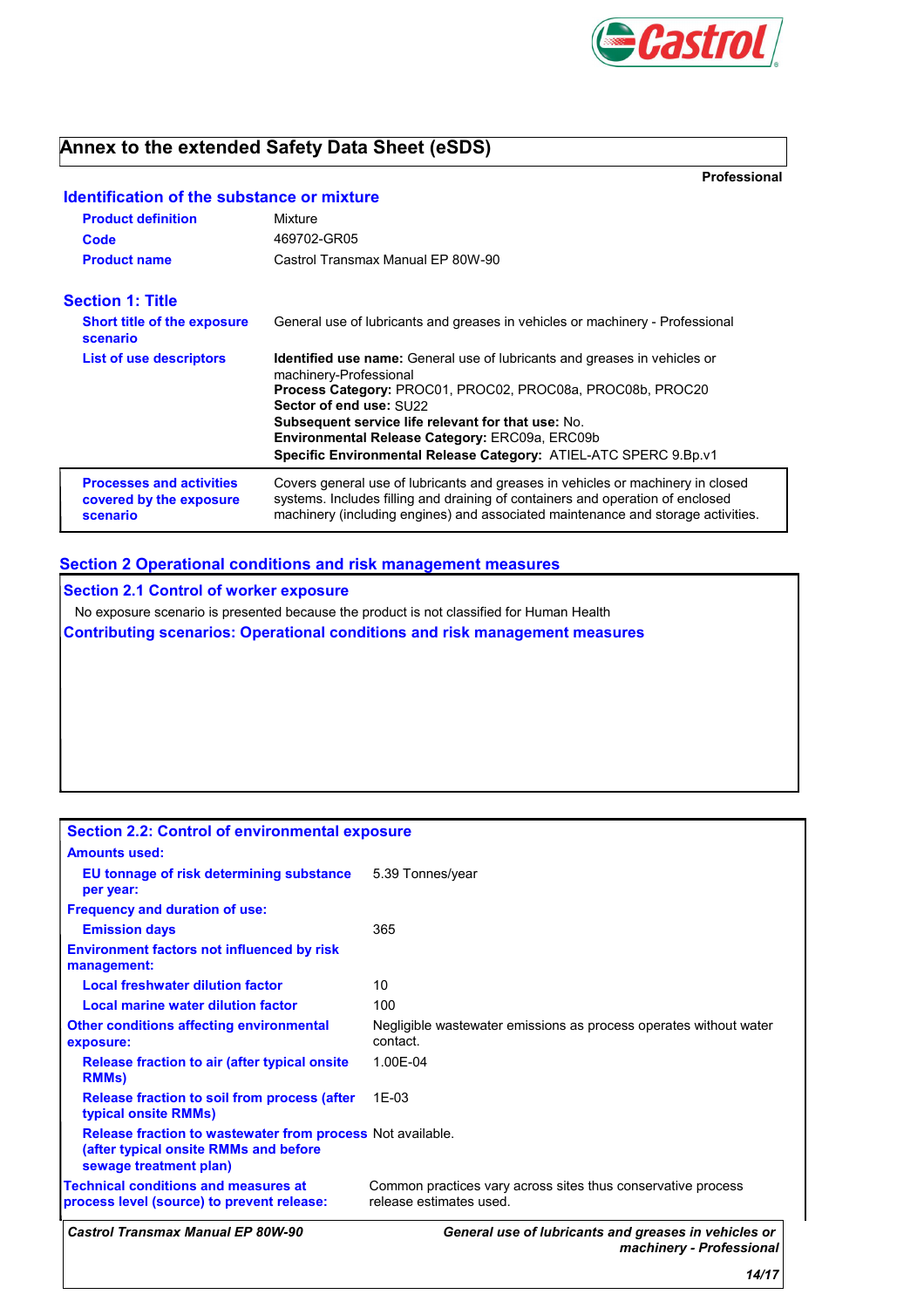| <b>Technical on-site conditions and measures</b><br>to reduce or limit discharges, air emissions<br>and releases to soil: | Prevent discharge of undissolved substance to or recover from onsite<br>wastewater. User sites are assumed to be provided with oil/water<br>separators and waste water to be discharged via a sewage treatment<br>plant |
|---------------------------------------------------------------------------------------------------------------------------|-------------------------------------------------------------------------------------------------------------------------------------------------------------------------------------------------------------------------|
| <b>Organisational measures to prevent/limit</b><br>release from site:                                                     | Do not apply industrial sludge to natural soils.<br>Sewage sludge should be incinerated, contained or reclaimed.                                                                                                        |
| <b>Conditions and measures related to sewage</b><br>treatment plant:                                                      |                                                                                                                                                                                                                         |
| <b>Estimated substance removal from</b><br>wastewater via on-site sewage treatment                                        | No data available yet                                                                                                                                                                                                   |
| Assumed domestic sewage treatment plant<br>flow rate (m3/d)                                                               | $2.00E + 3$                                                                                                                                                                                                             |
| Maximum allowable site tonnage (Msafe)<br>based on release following total wastewater<br>treatment removal as product:    | No data available yet                                                                                                                                                                                                   |
| <b>Conditions and measures related to external</b><br>treatment of waste for disposal:                                    | External treatment and disposal of waste should comply with<br>applicable local and/or national regulations.                                                                                                            |
| <b>Conditions and measures related to external</b><br>recovery of waste:                                                  | External recovery and recycling of waste should comply with<br>applicable local and/or national regulations.                                                                                                            |
|                                                                                                                           |                                                                                                                                                                                                                         |
|                                                                                                                           |                                                                                                                                                                                                                         |

## **Section 3: Exposure estimation and reference to its source**

| <b>Exposure estimation and reference to its source - Environment</b> |                                                                                             |  |
|----------------------------------------------------------------------|---------------------------------------------------------------------------------------------|--|
| <b>Exposure assessment (environment):</b>                            | Used ECETOC TRA model (May 2010 release).                                                   |  |
| <b>Exposure estimation and reference to its source - Workers</b>     |                                                                                             |  |
| <b>Exposure assessment (human):</b>                                  | No exposure scenario is presented because the product is not<br>classified for Human Health |  |

### **Section 4: Guidance to check compliance with the exposure scenario**

| <b>Environment</b> | Guidance is based on assumed operating conditions which may not<br>be applicable to all sites; thus, scaling may be necessary to define<br>appropriate site-specific risk management measures. Further details<br>on scaling and control technologies are provided in SPERC factsheet.<br>If scaling reveals a condition of unsafe use (i.e., RCRs $> 1$ ),<br>additional RMMs or a site-specific chemical safety assessment is<br>required. For further information see www.ATIEL.org/REACH_GES |
|--------------------|--------------------------------------------------------------------------------------------------------------------------------------------------------------------------------------------------------------------------------------------------------------------------------------------------------------------------------------------------------------------------------------------------------------------------------------------------------------------------------------------------|
| <b>Health</b>      | No exposure scenario is presented because the product is not<br>classified for Human Health                                                                                                                                                                                                                                                                                                                                                                                                      |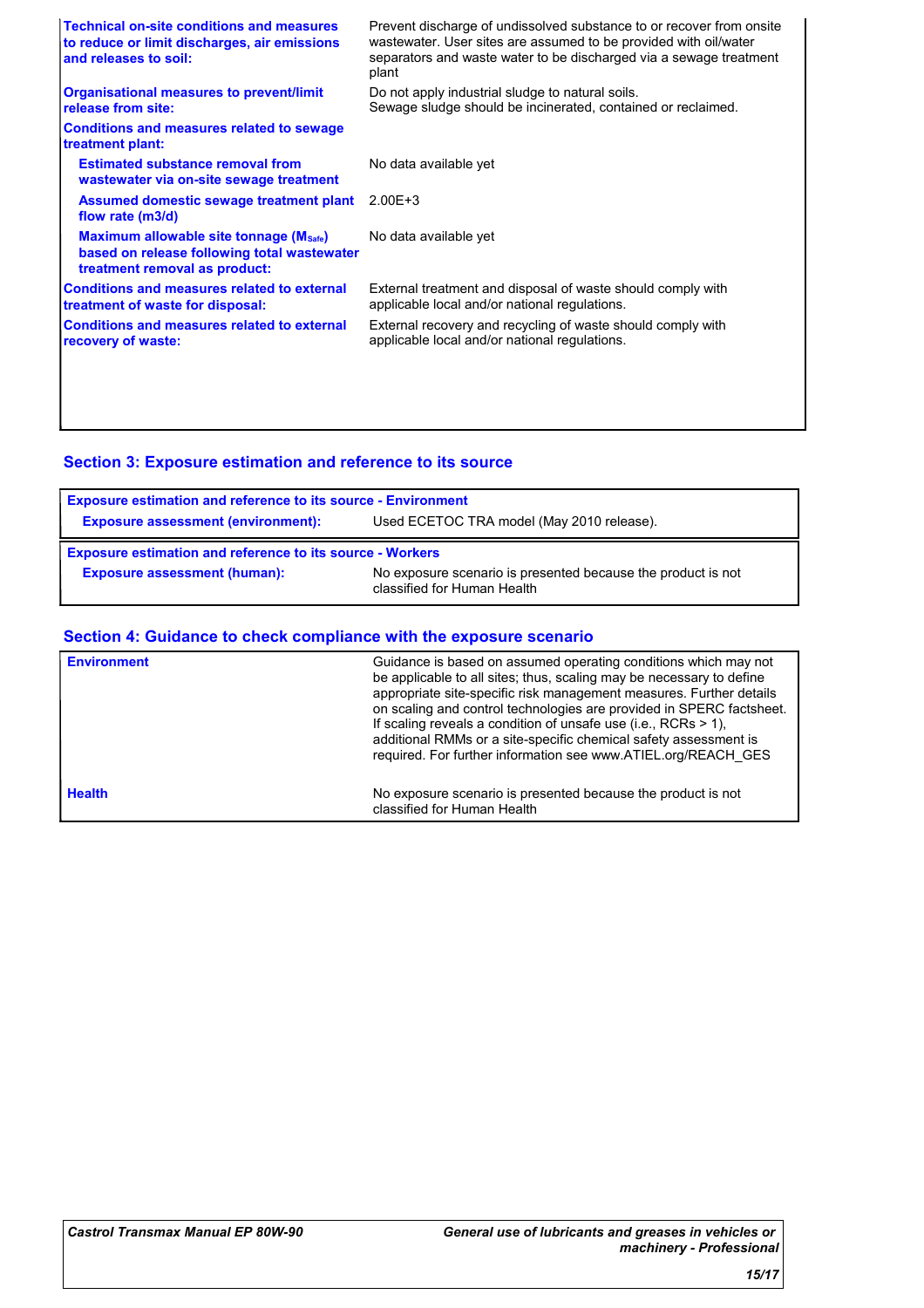**Conforms to Regulation (EC) No. 1907/2006 (REACH), Annex II, as amended by Commission Regulation (EU) 2015/830**

| <b>Product name</b> Castrol Transmax Manual EP 80W-90 |  |                                       | <b>Product code</b> 469702-GR05 |                      | Page: 16/17             |  |
|-------------------------------------------------------|--|---------------------------------------|---------------------------------|----------------------|-------------------------|--|
| <b>Version 1.01</b>                                   |  | <b>Date of issue 19 November 2020</b> |                                 | <b>Format Greece</b> | <b>Language ENGLISH</b> |  |
| Date of previous issue                                |  | 17 September 2019.                    |                                 | (Greece)             |                         |  |

 $\mathsf{l}$